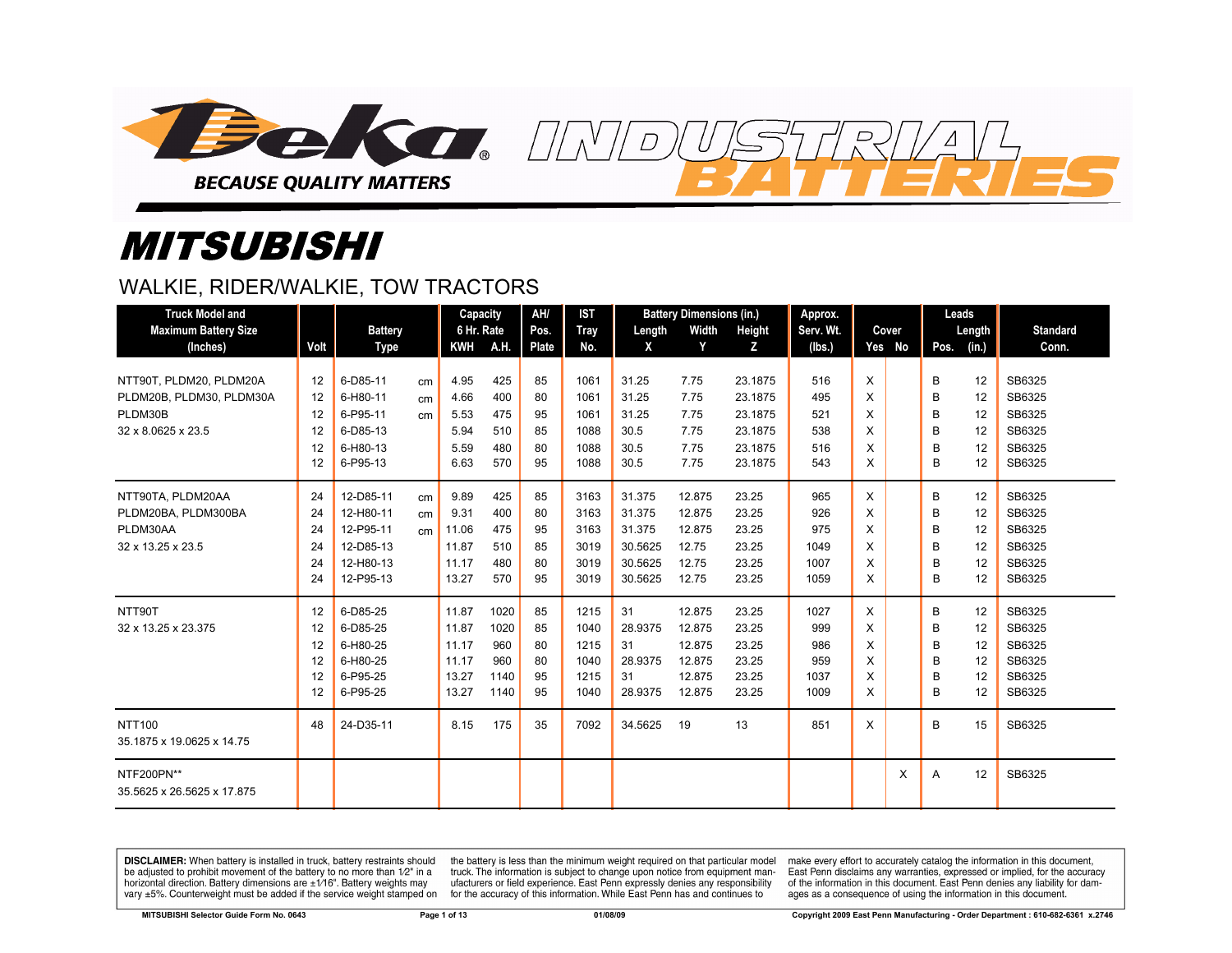# WALKIE, RIDER/WALKIE, TOW TRACTORS (continued)

| <b>Truck Model and</b>      |      |                |                 | Capacity   |      | AH/   | <b>IST</b>  |         | <b>Battery Dimensions (in.)</b> |         | Approx.   |   |        | Leads |        |                 |
|-----------------------------|------|----------------|-----------------|------------|------|-------|-------------|---------|---------------------------------|---------|-----------|---|--------|-------|--------|-----------------|
| <b>Maximum Battery Size</b> |      | <b>Battery</b> |                 | 6 Hr. Rate |      | Pos.  | <b>Tray</b> | Length  | Width                           | Height  | Serv. Wt. |   | Cover  |       | Length | <b>Standard</b> |
| (Inches)                    | Volt | <b>Type</b>    |                 | <b>KWH</b> | A.H. | Plate | No.         | X       | Y                               | Z       | (lbs.)    |   | Yes No | Pos.  | (in.)  | Conn.           |
|                             |      |                |                 |            |      |       |             |         |                                 |         |           |   |        |       |        |                 |
| <b>PMW20</b>                | 24   | 12-D100-5      | cm              | 4.66       | 200  | 100   | 3526        | 24.25   | 8.3125                          | 26.1875 | 514       | X |        | B     | 12     | SB6325          |
| 29.375 x 8.875 x 26.5       | 24   | 12-D100-7      |                 | 6.98       | 300  | 100   | 3123        | 25.3125 | 8.5625                          | 26.1875 | 649       | X |        | B     | 12     | SB6325          |
|                             | 24   | 12-D85-7       |                 | 5.94       | 255  | 85    | 3042        | 25.25   | 8.5625                          | 23.1875 | 567       | X |        | B     | 12     | SB6325          |
|                             | 24   | 12-H80-7       |                 | 5.59       | 240  | 80    | 3042        | 25.25   | 8.5625                          | 23.1875 | 544       | X |        | B     | 12     | SB6325          |
|                             | 24   | 12-P95-7       |                 | 6.63       | 285  | 95    | 3042        | 25.25   | 8.5625                          | 23.1875 | 573       | X |        | B     | 12     | SB6325          |
| <b>PMW30</b>                | 24   | 12-D85-7       |                 | 5.94       | 255  | 85    | 3447        | 30.5    | 8.5625                          | 23.25   | 595       | X |        | B     | 18     | SB6325          |
| 32 x 9.1875 x 24            | 24   | 12-D85-7       | cm              | 5.94       | 255  | 85    | 3415        | 30.5    | 8.5625                          | 23.1875 | 606       | X |        | B     | 18     | SB6325          |
|                             | 24   | 12-D85-7       |                 | 5.94       | 255  | 85    | 3042        | 25.25   | 8.5625                          | 23.1875 | 567       | X |        | B     | 18     | SB6325          |
|                             | 24   | 12-H80-7       |                 | 5.59       | 240  | 80    | 3447        | 30.5    | 8.5625                          | 23.25   | 571       | X |        | B     | 18     | SB6325          |
|                             | 24   | 12-H80-7       | cm <sub>2</sub> | 5.59       | 240  | 80    | 3415        | 30.5    | 8.5625                          | 23.1875 | 582       | X |        | B     | 18     | SB6325          |
|                             | 24   | 12-H80-7       |                 | 5.59       | 240  | 80    | 3042        | 25.25   | 8.5625                          | 23.1875 | 544       | X |        | B     | 18     | SB6325          |
|                             | 24   | 12-P95-7       |                 | 6.63       | 285  | 95    | 3447        | 30.5    | 8.5625                          | 23.25   | 601       | X |        | B     | 18     | SB6325          |
|                             | 24   | 12-P95-7       | cm              | 6.63       | 285  | 95    | 3415        | 30.5    | 8.5625                          | 23.1875 | 612       | X |        | B     | 18     | SB6325          |
|                             | 24   | 12-P95-7       |                 | 6.63       | 285  | 95    | 3042        | 25.25   | 8.5625                          | 23.1875 | 573       | X |        | B     | 18     | SB6325          |
| PMWR30, PMWR40              | 24   | 12-D100-11     | cm              | 11.64      | 500  | 100   | 3539        | 31.375  | 12.875                          | 26.25   | 1068      | X |        | B     | 30     | SB6325          |
| 31.9375 x 13.5 x 30.9375    | 24   | 12-D85-11      | cm              | 9.89       | 425  | 85    | 3163        | 31.375  | 12.875                          | 23.25   | 965       | X |        | B     | 30     | SB6325          |
|                             | 24   | 12-H80-11      | cm              | 9.31       | 400  | 80    | 3163        | 31.375  | 12.875                          | 23.25   | 926       | X |        | B     | 30     | SB6325          |
|                             | 24   | 12-P95-11      | cm              | 11.06      | 475  | 95    | 3163        | 31.375  | 12.875                          | 23.25   | 975       | X |        | B     | 30     | SB6325          |
|                             | 24   | 12-D100-13     |                 | 13.97      | 600  | 100   | 3015        | 30.5625 | 12.75                           | 26.25   | 1185      | X |        | B     | 18     | SB6325          |
|                             | 24   | 12-D85-13      |                 | 11.87      | 510  | 85    | 3019        | 30.5625 | 12.75                           | 23.25   | 1049      | X |        | B     | 18     | SB6325          |
|                             | 24   | 12-H80-13      |                 | 11.17      | 480  | 80    | 3019        | 30.5625 | 12.75                           | 23.25   | 1007      | X |        | B     | 18     | SB6325          |
|                             | 24   | 12-P95-13      |                 | 13.27      | 570  | 95    | 3019        | 30.5625 | 12.75                           | 23.25   | 1059      | X |        | B     | 18     | SB6325          |
| PMCR30, PMW30               | 24   | 12-D85-11      | cm              | 9.89       | 425  | 85    | 3163        | 31.375  | 12.875                          | 23.25   | 965       | X |        | B     | 18     | SB6325          |
| (Optional Compartment)      | 24   | 12-H80-11      | cm              | 9.31       | 400  | 80    | 3163        | 31.375  | 12.875                          | 23.25   | 926       | X |        | B     | 18     | SB6325          |
| 32 x 13.4375 x 24           | 24   | 12-P95-11      | cm              | 11.06      | 475  | 95    | 3163        | 31.375  | 12.875                          | 23.25   | 975       | X |        | B     | 18     | SB6325          |
|                             | 24   | 12-D85-13      |                 | 11.87      | 510  | 85    | 3019        | 30.5625 | 12.75                           | 23.25   | 1049      | X |        | B     | 18     | SB6325          |
|                             | 24   | 12-H80-13      |                 | 11.17      | 480  | 80    | 3019        | 30.5625 | 12.75                           | 23.25   | 1007      | X |        | B     | 18     | SB6325          |
|                             | 24   | 12-P95-13      |                 | 13.27      | 570  | 95    | 3019        | 30.5625 | 12.75                           | 23.25   | 1059      | X |        | B     | 18     | SB6325          |
|                             |      |                |                 |            |      |       |             |         |                                 |         |           |   |        |       |        |                 |

**DISCLAIMER:** When battery is installed in truck, battery restraints should be adjusted to prohibit movement of the battery to no more than  $12^v$  in a horizontal direction. Battery dimensions are  $\pm 1/16^v$ . Battery wei

the battery is less than the minimum weight required on that particular model<br>truck. The information is subject to change upon notice from equipment manufacturers or field experience. East Penn expressly denies any responsibility for the accuracy of this information. While East Penn has and continues to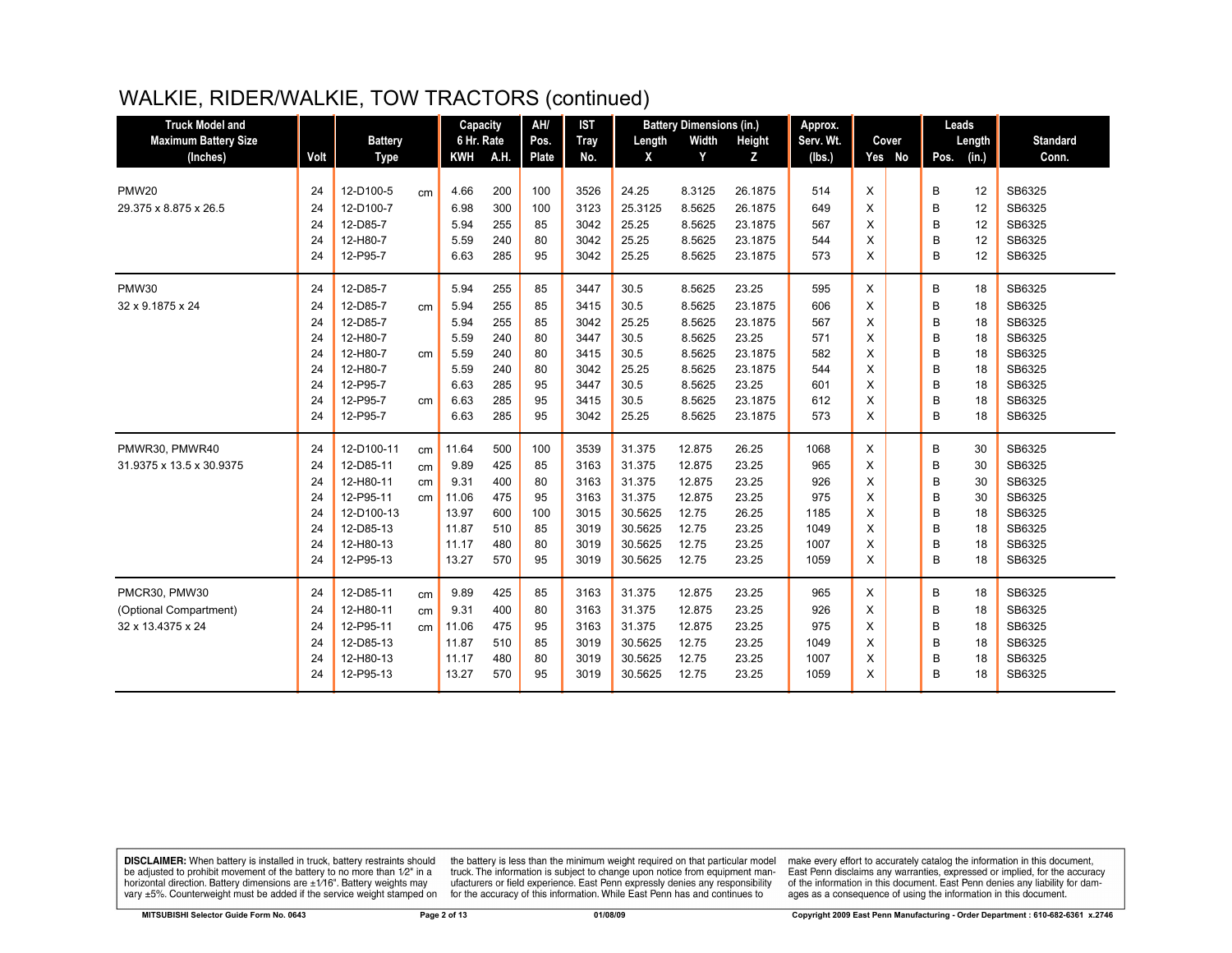## WALKIE, RIDER/WALKIE, TOW TRACTORS (continued)

| <b>Truck Model and</b>                                                                     |                                                                |                                                                                                                                                  |                      | Capacity                                                                                      |                                                                           | AH/                                                                 | <b>IST</b>                                                                           |                                                                                                                   | <b>Battery Dimensions (in.)</b>                                                                     |                                                                                                    | Approx.                                                                           |                                                     |             | Leads                                               |                                                                |                                                                                                            |
|--------------------------------------------------------------------------------------------|----------------------------------------------------------------|--------------------------------------------------------------------------------------------------------------------------------------------------|----------------------|-----------------------------------------------------------------------------------------------|---------------------------------------------------------------------------|---------------------------------------------------------------------|--------------------------------------------------------------------------------------|-------------------------------------------------------------------------------------------------------------------|-----------------------------------------------------------------------------------------------------|----------------------------------------------------------------------------------------------------|-----------------------------------------------------------------------------------|-----------------------------------------------------|-------------|-----------------------------------------------------|----------------------------------------------------------------|------------------------------------------------------------------------------------------------------------|
| <b>Maximum Battery Size</b>                                                                |                                                                | <b>Battery</b>                                                                                                                                   |                      | 6 Hr. Rate                                                                                    |                                                                           | Pos.                                                                | <b>Tray</b>                                                                          | Length                                                                                                            | Width                                                                                               | Height                                                                                             | Serv. Wt.                                                                         |                                                     | Cover       | Length                                              |                                                                | <b>Standard</b>                                                                                            |
| (Inches)                                                                                   | Volt                                                           | Type                                                                                                                                             |                      | KWH                                                                                           | A.H.                                                                      | Plate                                                               | No.                                                                                  | X                                                                                                                 | Y                                                                                                   | z                                                                                                  | (Ibs.)                                                                            |                                                     | Yes No      | Pos.<br>(in.)                                       |                                                                | Conn.                                                                                                      |
| PMCR40<br>31.5 x 13.4375 x 31.5                                                            | 24<br>24<br>24<br>24<br>24<br>24<br>24<br>24<br>24<br>24       | 12-D100-11<br>12-D85-11<br>12-H80-11<br>12-P95-11<br>12-D100-13<br>12-D125-13<br>12-D85-13<br>12-H120-13<br>12-H80-13<br>12-P140-13              | cm<br>cm<br>cm<br>cm | 11.64<br>9.89<br>9.31<br>11.06<br>13.97<br>17.46<br>11.87<br>16.76<br>11.17<br>19.56          | 500<br>425<br>400<br>475<br>600<br>750<br>510<br>720<br>480<br>840        | 100<br>85<br>80<br>95<br>100<br>125<br>85<br>120<br>80<br>140       | 3539<br>3163<br>3163<br>3163<br>3015<br>3008<br>3019<br>3008<br>3019<br>3008         | 31.375<br>31.375<br>31.375<br>31.375<br>30.5625<br>30.5625<br>30.5625<br>30.5625<br>30.5625<br>30.5625            | 12.875<br>12.875<br>12.875<br>12.875<br>12.75<br>12.75<br>12.75<br>12.75<br>12.75<br>12.75          | 26.25<br>23.25<br>23.25<br>23.25<br>26.25<br>31.125<br>23.25<br>31.125<br>23.25<br>31.125          | 1068<br>965<br>926<br>975<br>1185<br>1455<br>1049<br>1440<br>1007<br>1470         | X<br>X<br>X<br>X<br>X<br>X<br>X<br>X<br>X<br>X      |             | В<br>B<br>B<br>B<br>B<br>B<br>B<br>B<br>B<br>B      | 18<br>18<br>18<br>18<br>18<br>18<br>18<br>18<br>18<br>18       | SB6325<br>SB6325<br>SB6325<br>SB6325<br>SB6325<br>SB6325<br>SB6325<br>SB6325<br>SB6325<br>SB6325           |
|                                                                                            | 24                                                             | 12-P95-13                                                                                                                                        |                      | 13.27                                                                                         | 570                                                                       | 95                                                                  | 3019                                                                                 | 30.5625                                                                                                           | 12.75                                                                                               | 23.25                                                                                              | 1059                                                                              | X                                                   |             | B                                                   | 18                                                             | SB6325                                                                                                     |
| PMWS15<br>31.875 x 13.375 x Open                                                           | 24<br>24<br>24<br>24<br>24<br>24<br>24<br>24<br>24<br>24<br>24 | 12-D100-11<br>12-D85-11<br>12-H80-11<br>12-P95-11<br>12-D100-13<br>12-D125-13<br>12-D85-13<br>12-H120-13<br>12-H80-13<br>12-P140-13<br>12-P95-13 | cm<br>cm<br>cm<br>cm | 11.64<br>9.89<br>9.31<br>11.06<br>13.97<br>17.46<br>11.87<br>16.76<br>11.17<br>19.56<br>13.27 | 500<br>425<br>400<br>475<br>600<br>750<br>510<br>720<br>480<br>840<br>570 | 100<br>85<br>80<br>95<br>100<br>125<br>85<br>120<br>80<br>140<br>95 | 3539<br>3163<br>3163<br>3163<br>3015<br>3008<br>3019<br>3008<br>3019<br>3008<br>3019 | 31.375<br>31.375<br>31.375<br>31.375<br>30.5625<br>30.5625<br>30.5625<br>30.5625<br>30.5625<br>30.5625<br>30.5625 | 12.875<br>12.875<br>12.875<br>12.875<br>12.75<br>12.75<br>12.75<br>12.75<br>12.75<br>12.75<br>12.75 | 26.25<br>23.25<br>23.25<br>23.25<br>26.25<br>31.125<br>23.25<br>31.125<br>23.25<br>31.125<br>23.25 | 1068<br>965<br>926<br>975<br>1185<br>1455<br>1049<br>1440<br>1007<br>1470<br>1059 | X<br>X<br>X<br>X<br>X<br>X<br>X<br>X<br>X<br>X<br>X |             | B<br>B<br>B<br>B<br>B<br>B<br>B<br>B<br>B<br>B<br>B | 18<br>18<br>18<br>18<br>18<br>18<br>18<br>18<br>18<br>18<br>18 | SB6325<br>SB6325<br>SB6325<br>SB6325<br>SB6325<br>SB6325<br>SB6325<br>SB6325<br>SB6325<br>SB6325<br>SB6325 |
| PMT90, PMT, PMWS15<br>PMWT15, PMWT20<br>31.5 x 13.4375 x 24<br>Min. Battery Wt. - 975 lbs. | 24<br>24<br>24<br>24<br>24<br>24                               | 12-D85-11<br>12-H80-11<br>12-P95-11<br>12-D85-13<br>12-H80-13<br>12-P95-13                                                                       | cm<br>cm<br>cm       | 9.89<br>9.31<br>11.06<br>11.87<br>11.17<br>13.27                                              | 425<br>400<br>475<br>510<br>480<br>570                                    | 85<br>80<br>95<br>85<br>80<br>95                                    | 3163<br>3163<br>3163<br>3019<br>3019<br>3019                                         | 31.375<br>31.375<br>31.375<br>30.5625<br>30.5625<br>30.5625                                                       | 12.875<br>12.875<br>12.875<br>12.75<br>12.75<br>12.75                                               | 23.25<br>23.25<br>23.25<br>23.25<br>23.25<br>23.25                                                 | 965<br>926<br>975<br>1049<br>1007<br>1059                                         | X<br>X<br>X<br>X<br>X<br>X                          |             | B<br>B<br>B<br>B<br>B<br>B                          | 18<br>18<br>18<br>18<br>18<br>18                               | SB6325<br>SB6325<br>SB6325<br>SB6325<br>SB6325<br>SB6325                                                   |
| PMWT15N, PMWT18N<br>25.25 x 11.25 x 25.5                                                   | 24<br>24<br>24                                                 | 12-D85-9<br>12-H80-9<br>12-P95-9                                                                                                                 |                      | 7.92<br>7.45<br>8.85                                                                          | 340<br>320<br>380                                                         | 85<br>80<br>95                                                      | 3150<br>3150<br>3150                                                                 | 25.1875<br>25.1875<br>25.1875                                                                                     | 10.8125<br>10.8125<br>10.8125                                                                       | 22.5625<br>22.5625<br>22.5625                                                                      | 696<br>668<br>703                                                                 |                                                     | X<br>X<br>X | Α<br>Α<br>A                                         | 12<br>12<br>12                                                 | SB6325<br>SB6325<br>SB6325                                                                                 |
| PMW23N<br>26.25 x 8.75 x 25                                                                | 24<br>24<br>24                                                 | 12-D85-7<br>12-H80-7<br>12-P95-7                                                                                                                 |                      | 5.94<br>5.59<br>6.63                                                                          | 255<br>240<br>285                                                         | 85<br>80<br>95                                                      | 3042<br>3042<br>3042                                                                 | 25.25<br>25.25<br>25.25                                                                                           | 8.5625<br>8.5625<br>8.5625                                                                          | 23.1875<br>23.1875<br>23.1875                                                                      | 567<br>544<br>573                                                                 | Χ<br>X<br>X                                         |             | A<br>Α<br>A                                         | 18<br>18<br>18                                                 | SB6325<br>SB6325<br>SB6325                                                                                 |

**DISCLAIMER:** When battery is installed in truck, battery restraints should be adjusted to prohibit movement of the battery to no more than  $1/2$ " in a horizontal direction. Battery dimensions are  $\pm 1/16$ ". Battery weig

the battery is less than the minimum weight required on that particular model<br>truck. The information is subject to change upon notice from equipment manufacturers or field experience. East Penn expressly denies any responsibility for the accuracy of this information. While East Penn has and continues to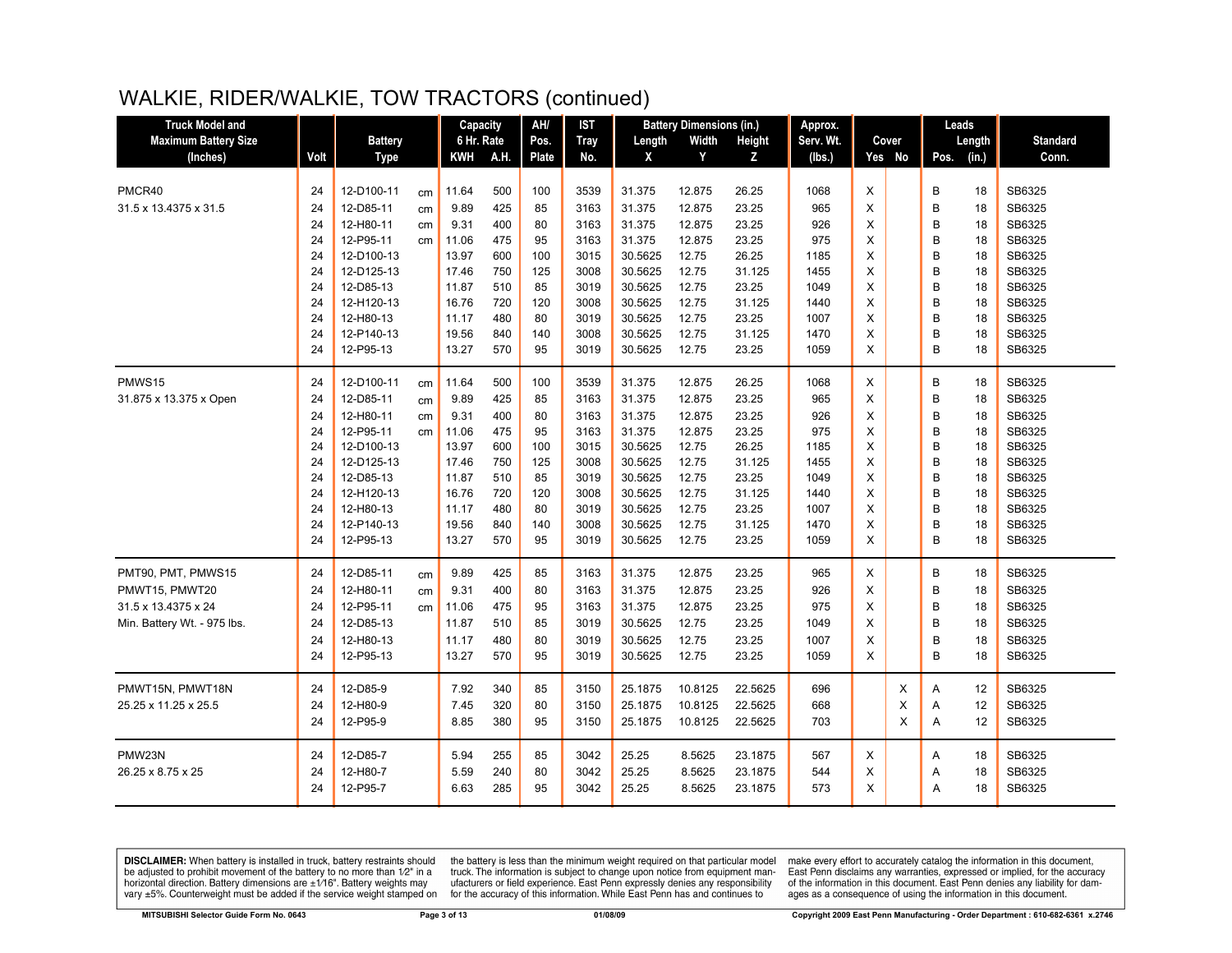## WALKIE, RIDER/WALKIE, TOW TRACTORS (continued)

| <b>Truck Model and</b>      |      |                |    | Capacity   |      | AH/          | <b>IST</b>  |         | <b>Battery Dimensions (in.)</b> |         | Approx.   |   |        |      | Leads  |                 |
|-----------------------------|------|----------------|----|------------|------|--------------|-------------|---------|---------------------------------|---------|-----------|---|--------|------|--------|-----------------|
| <b>Maximum Battery Size</b> |      | <b>Battery</b> |    | 6 Hr. Rate |      | Pos.         | <b>Tray</b> | Length  | Width                           | Height  | Serv. Wt. |   | Cover  |      | Length | <b>Standard</b> |
| (Inches)                    | Volt | <b>Type</b>    |    | <b>KWH</b> | A.H. | <b>Plate</b> | No.         | X       | Y                               | z       | (lbs.)    |   | Yes No | Pos. | (in.)  | Conn.           |
|                             |      |                |    |            |      |              |             |         |                                 |         |           |   |        |      |        |                 |
| PMW23NL                     | 24   | 12-D100-7      |    | 6.98       | 300  | 100          | 3456        | 30.5    | 8.5625                          | 26.1875 | 672       | X |        | Α    | 18     | SB6325          |
| 31.25 x 8.75 x 31.25        | 24   | 12-D100-7      | cm | 6.98       | 300  | 100          | 3346        | 30.5    | 8.5625                          | 26.1875 | 686       | X |        | A    | 24     | SB6325          |
|                             | 24   | 12-D100-7      |    | 6.98       | 300  | 100          | 3123        | 25.3125 | 8.5625                          | 26.1875 | 649       | X |        | A    | 18     | SB6325          |
|                             | 24   | 12-D125-7      |    | 8.73       | 375  | 125          | 3824        | 29.1875 | 8.6875                          | 31.125  | 851       | X |        | A    | 18     | SB6325          |
|                             | 24   | 12-D125-7      |    | 8.73       | 375  | 125          | 3329        | 25.3125 | 8.5625                          | 31.0625 | 792       | X |        | A    | 18     | SB6325          |
|                             | 24   | 12-D85-7       |    | 5.94       | 255  | 85           | 3042        | 25.25   | 8.5625                          | 23.1875 | 567       | X |        | A    | 18     | SB6325          |
|                             | 24   | 12-H120-7      |    | 8.38       | 360  | 120          | 3824        | 29.1875 | 8.6875                          | 31.125  | 842       | X |        | A    | 18     | SB6325          |
|                             | 24   | 12-H120-7      |    | 8.38       | 360  | 120          | 3329        | 25.3125 | 8.5625                          | 31.0625 | 784       | X |        | Α    | 18     | SB6325          |
|                             | 24   | 12-H80-7       |    | 5.59       | 240  | 80           | 3042        | 25.25   | 8.5625                          | 23.1875 | 544       | X |        | Α    | 18     | SB6325          |
|                             | 24   | 12-P140-7      |    | 9.78       | 420  | 140          | 3824        | 29.1875 | 8.6875                          | 31.125  | 860       | X |        | A    | 18     | SB6325          |
|                             | 24   | 12-P140-7      |    | 9.78       | 420  | 140          | 3329        | 25.3125 | 8.5625                          | 31.0625 | 800       | X |        | A    | 18     | SB6325          |
|                             | 24   | 12-P95-7       |    | 6.63       | 285  | 95           | 3042        | 25.25   | 8.5625                          | 23.1875 | 573       | X |        | A    | 18     | SB6325          |
| PMW30N                      | 24   | 12-D85-7       |    | 5.94       | 255  | 85           | 3042        | 25.25   | 8.5625                          | 23.1875 | 567       | X |        | В    | 18     | SB6325          |
|                             |      |                |    |            | 240  |              |             | 25.25   | 8.5625                          |         | 544       |   |        |      | 18     | SB6325          |
| 25.25 x 8.875 x 25          | 24   | 12-H80-7       |    | 5.59       |      | 80           | 3042        |         |                                 | 23.1875 |           | X |        | B    |        |                 |
| Min. Battery Wt. - 485 lbs. | 24   | 12-P95-7       |    | 6.63       | 285  | 95           | 3042        | 25.25   | 8.5625                          | 23.1875 | 573       | X |        | B    | 18     | SB6325          |
| PMW30NL                     | 24   | 12-D100-11     | cm | 11.64      | 500  | 100          | 3539        | 31.375  | 12.875                          | 26.25   | 1068      | X |        | B    | 30     | SB6325          |
| 31.5 x 13.5 x 31.1875       | 24   | 12-D85-11      | cm | 9.89       | 425  | 85           | 3163        | 31.375  | 12.875                          | 23.25   | 965       | X |        | B    | 30     | SB6325          |
|                             | 24   | 12-H80-11      | cm | 9.31       | 400  | 80           | 3163        | 31.375  | 12.875                          | 23.25   | 926       | Х |        | B    | 30     | SB6325          |
|                             | 24   | 12-P95-11      | cm | 11.06      | 475  | 95           | 3163        | 31.375  | 12.875                          | 23.25   | 975       | X |        | B    | 30     | SB6325          |
|                             | 24   | 12-D100-13     |    | 13.97      | 600  | 100          | 3015        | 30.5625 | 12.75                           | 26.25   | 1185      | X |        | B    | 18     | SB6325          |
|                             | 24   | 12-D125-13     |    | 17.46      | 750  | 125          | 3008        | 30.5625 | 12.75                           | 31.125  | 1455      | X |        | B    | 18     | SB6325          |
|                             | 24   | 12-D85-13      |    | 11.87      | 510  | 85           | 3019        | 30.5625 | 12.75                           | 23.25   | 1049      | X |        | B    | 18     | SB6325          |
|                             | 24   | 12-H120-13     |    | 16.76      | 720  | 120          | 3008        | 30.5625 | 12.75                           | 31.125  | 1440      | X |        | B    | 18     | SB6325          |
|                             | 24   | 12-H80-13      |    | 11.17      | 480  | 80           | 3019        | 30.5625 | 12.75                           | 23.25   | 1007      | X |        | B    | 18     | SB6325          |
|                             | 24   | 12-P140-13     |    | 19.56      | 840  | 140          | 3008        | 30.5625 | 12.75                           | 31.125  | 1470      | X |        | B    | 18     | SB6325          |
|                             | 24   | 12-P95-13      |    | 13.27      | 570  | 95           | 3019        | 30.5625 | 12.75                           | 23.25   | 1059      | X |        | B    | 18     | SB6325          |
| PW23, PW30                  | 24   | 12-D85-7       |    | 5.94       | 255  | 85           | 3042        | 25.25   | 8.5625                          | 23.1875 | 567       | X |        | Α    | 18     | SB6325          |
|                             | 24   |                |    |            | 240  | 80           |             | 25.25   | 8.5625                          |         |           | X |        |      | 18     | SB6325          |
| 26.8125 x 9.375 x 26.625    |      | 12-H80-7       |    | 5.59       |      |              | 3042        |         |                                 | 23.1875 | 544       |   |        | Α    |        |                 |
|                             | 24   | 12-P95-7       |    | 6.63       | 285  | 95           | 3042        | 25.25   | 8.5625                          | 23.1875 | 573       | X |        | A    | 18     | SB6325          |
| PMWT15N, PMWT18N            | 24   | 12-D85-9       |    | 7.92       | 340  | 85           | 3150        | 25.1875 | 10.8125                         | 22.5625 | 696       |   | X      | Α    | 12     | SB6325          |
| 28.25 x 11 x 23.625         | 24   | 12-H80-9       |    | 7.45       | 320  | 80           | 3150        | 25.1875 | 10.8125                         | 22.5625 | 668       |   | X      | A    | 12     | SB6325          |
| See Note A                  | 24   | 12-P95-9       |    | 8.85       | 380  | 95           | 3150        | 25.1875 | 10.8125                         | 22.5625 | 703       |   | X      | A    | 12     | SB6325          |
|                             |      |                |    |            |      |              |             |         |                                 |         |           |   |        |      |        |                 |

**DISCLAIMER:** When battery is installed in truck, battery restraints should be adjusted to prohibit movement of the battery to no more than  $12^v$  in a horizontal direction. Battery dimensions are  $\pm 1/16^v$ . Battery wei

the battery is less than the minimum weight required on that particular model<br>truck. The information is subject to change upon notice from equipment manufacturers or field experience. East Penn expressly denies any responsibility for the accuracy of this information. While East Penn has and continues to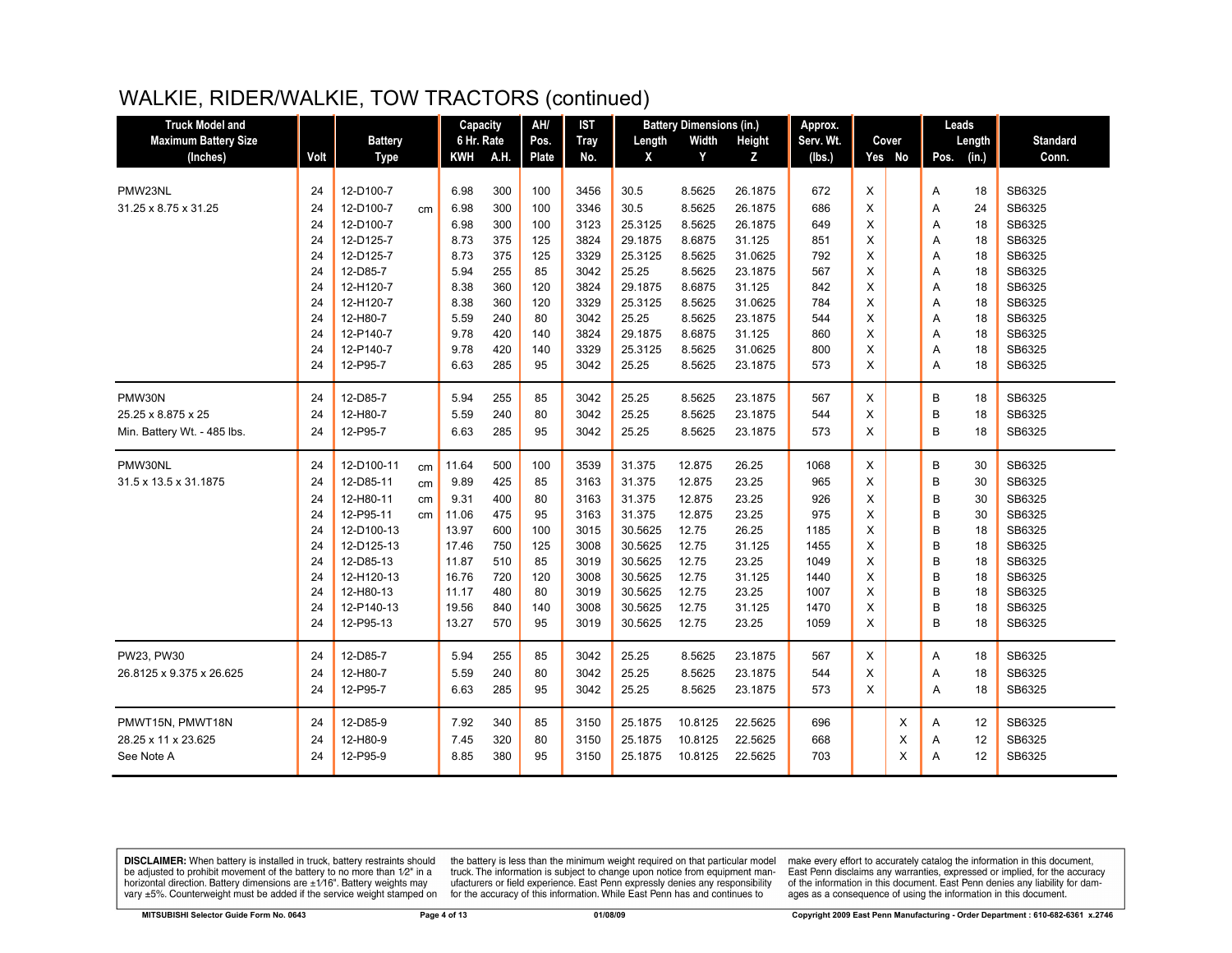cm - Charge-Mate includes on board charger.

\*\* Contact EPM factory for new battery tray design required for 24-D45-15 (35.19 x 25.56 x 23.25). H - Designates (H-Series battery type), Hydrasaver Product - Extended Watering Series. Note A - Battery compartment includes spacer to accommodate smaller battery.

| <b>Truck Model and</b><br><b>Maximum Battery Size</b><br>(Inches)                                  | Volt                                   | <b>Battery</b><br><b>Type</b>                                                                  |                | Capacity<br>6 Hr. Rate<br><b>KWH</b>                        | A.H.                                            | AH/<br>Pos.<br>Plate                          | <b>IST</b><br><b>Tray</b><br>No.                     | Length<br>X                                                             | <b>Battery Dimensions (in.)</b><br>Width<br>Y                 | Height<br>z                                                      | Approx.<br>Serv. Wt.<br>(lbs.)                       | Cover<br>Yes No                 | Leads<br>Length<br>(in.)<br>Pos.                                          | <b>Standard</b><br>Conn.                                           |
|----------------------------------------------------------------------------------------------------|----------------------------------------|------------------------------------------------------------------------------------------------|----------------|-------------------------------------------------------------|-------------------------------------------------|-----------------------------------------------|------------------------------------------------------|-------------------------------------------------------------------------|---------------------------------------------------------------|------------------------------------------------------------------|------------------------------------------------------|---------------------------------|---------------------------------------------------------------------------|--------------------------------------------------------------------|
| FBR12. FBRW12<br>38.5 x 13.1875 x 22.5625                                                          | 24<br>24<br>24<br>24                   | 12-D65-15<br>12-D85-15<br>12-H80-15<br>12-P95-15                                               | dh<br>dh<br>dh | 10.59<br>13.85<br>13.04<br>15.48                            | 455<br>595<br>560<br>665                        | 65<br>85<br>80<br>95                          | 3449<br>3204<br>3204<br>3204                         | 35.0625<br>35.0625<br>35.0625<br>35.0625                                | 12.875<br>12.875<br>12.875<br>12.875                          | 20<br>21.625<br>21.625<br>21.625                                 | 1017                                                 | X<br>X<br>X<br>X                | D<br>18<br>D<br>18<br>D<br>18<br>D<br>18                                  | SB6325<br>SB6325<br>SB6325<br>SB6325                               |
| FBR13, FBRW13<br>38 x 13.1875 x 23.5                                                               | 24<br>24<br>24                         | 12-D85-15<br>12-H80-15<br>12-P95-15                                                            |                | 13.85<br>13.04<br>15.48                                     | 595<br>560<br>665                               | 85<br>80<br>95                                | 3056<br>3056<br>3056                                 | 35.0625<br>35.0625<br>35.0625                                           | 12.875<br>12.875<br>12.875                                    | 22.625<br>22.625<br>22.625                                       | 1178<br>1131<br>1190                                 | X<br>X<br>x                     | D<br>18<br>D<br>18<br>D<br>18                                             | SB6325<br>SB6325<br>SB6325                                         |
| FBR15, FBR18, FBRW15<br>FBRW18<br>37.875 x 18.5 x 23.5                                             | 48<br>48<br>48                         | 24-D85-11<br>24-H80-11<br>24-P95-11                                                            |                | 19.79<br>18.62<br>22.12                                     | 425<br>400<br>475                               | 85<br>80<br>95                                | 7158<br>7158<br>7158                                 | 37.8125<br>37.8125<br>37.8125                                           | 17.5625<br>17.5625<br>17.5625                                 | 22.6875<br>22.6875<br>22.6875                                    | 1730<br>1661<br>1747                                 | X<br>X<br>X                     | D<br>18<br>D<br>18<br>D<br>18                                             | SB6325<br>SB6325<br>SB6325                                         |
| FER3000LD, FER3000LD-15D<br>FER4000LD, FER4000LD-20D<br>38.5 x 16.625 x 32.5625                    | 24<br>24<br>24<br>24<br>24<br>24<br>24 | 12-D160-13<br>12-D125-15<br>12-H120-15<br>12-P140-15<br>12-D125-17<br>12-H120-17<br>12-P140-17 |                | 22.35<br>20.37<br>19.56<br>22.81<br>23.28<br>22.35<br>26.07 | 960<br>875<br>840<br>980<br>1000<br>960<br>1120 | 160<br>125<br>120<br>140<br>125<br>120<br>140 | 3049<br>3036<br>3036<br>3036<br>3127<br>3127<br>3127 | 35.25<br>35.0625<br>35.0625<br>35.0625<br>38.1875<br>38.1875<br>38.1875 | 15.5625<br>12.875<br>12.875<br>12.875<br>13.5<br>13.5<br>13.5 | 30.5625<br>30.5<br>30.5<br>30.5<br>30.5625<br>30.5625<br>30.5625 | 1985<br>1651<br>1634<br>1668<br>1944<br>1925<br>1963 | X<br>X<br>X<br>X<br>X<br>X<br>X | C<br>18<br>C<br>18<br>C<br>18<br>C<br>18<br>C<br>18<br>C<br>18<br>C<br>18 | SB6320<br>SB6320<br>SB6320<br>SB6320<br>SB6320<br>SB6320<br>SB6320 |
| FER3000LC, FER3000LC-15C<br>FER4000LC, FER4000LC-20C<br>38.5 x 16.625 x 32.25                      | 36<br>36<br>36                         | 18-D125-13<br>18-H120-13<br>18-P140-13                                                         |                | 26.19<br>25.14<br>29.33                                     | 750<br>720<br>840                               | 125<br>120<br>140                             | 6005<br>6005<br>6005                                 | 37.8125<br>37.8125<br>37.8125                                           | 15.5625<br>15.5625<br>15.5625                                 | 30.5625<br>30.5625<br>30.5625                                    | 2168<br>2146<br>2190                                 | X<br>X<br>X                     | C<br>18<br>C<br>18<br>C<br>18                                             | SB6322<br>SB6322<br>SB6322                                         |
| EDR13N, EDR24, ESR15N<br>ESR18N, ESR20N, ESR24<br>ESS15N, ESS20N, ESS24<br>38.625 x 14.25 x 31.625 | 24<br>24<br>24                         | 12-D125-17<br>12-H120-17<br>12-P140-17                                                         |                | 23.28<br>22.35<br>26.07                                     | 1000<br>960<br>1120                             | 125<br>120<br>140                             | 3127<br>3127<br>3127                                 | 38.1875<br>38.1875<br>38.1875                                           | 13.5<br>13.5<br>13.5                                          | 30.5625<br>30.5625<br>30.5625                                    | 1944<br>1925<br>1963                                 | X<br>X<br>X                     | B<br>12<br>B<br>12<br>B<br>12                                             | SB6322<br>SB6322<br>SB6322                                         |
| EDR24, ESR24, ESS24<br>ESS24-15, ESS24-20<br>38.625 x 16.25 x 31.625                               | 24<br>24<br>24                         | 12-D125-19<br>12-H120-19<br>12-P140-19                                                         |                | 26.19<br>25.14<br>29.33                                     | 1125<br>1080<br>1260                            | 125<br>120<br>140                             | 3134<br>3134<br>3134                                 | 38.1875<br>38.1875<br>38.1875                                           | 15<br>15<br>15                                                | 30.5625<br>30.5625<br>30.5625                                    | 2126<br>2105<br>2147                                 | X<br>X<br>X                     | B<br>12<br>B<br>12<br>B<br>12                                             | SB6322<br>SB6322<br>SB6322                                         |

# STRADDLE, STRADDLE REACH TRUCKS

**DISCLAIMER:** When battery is installed in truck, battery restraints should be adjusted to prohibit movement of the battery to no more than 1/2" in a horizontal direction. Battery dimensions are  $\pm 1/16$ ". Battery weights may vary ±5%. Counterweight must be added if the service weight stamped on

the battery is less than the minimum weight required on that particular model<br>truck. The information is subject to change upon notice from equipment manufacturers or field experience. East Penn expressly denies any responsibility for the accuracy of this information. While East Penn has and continues to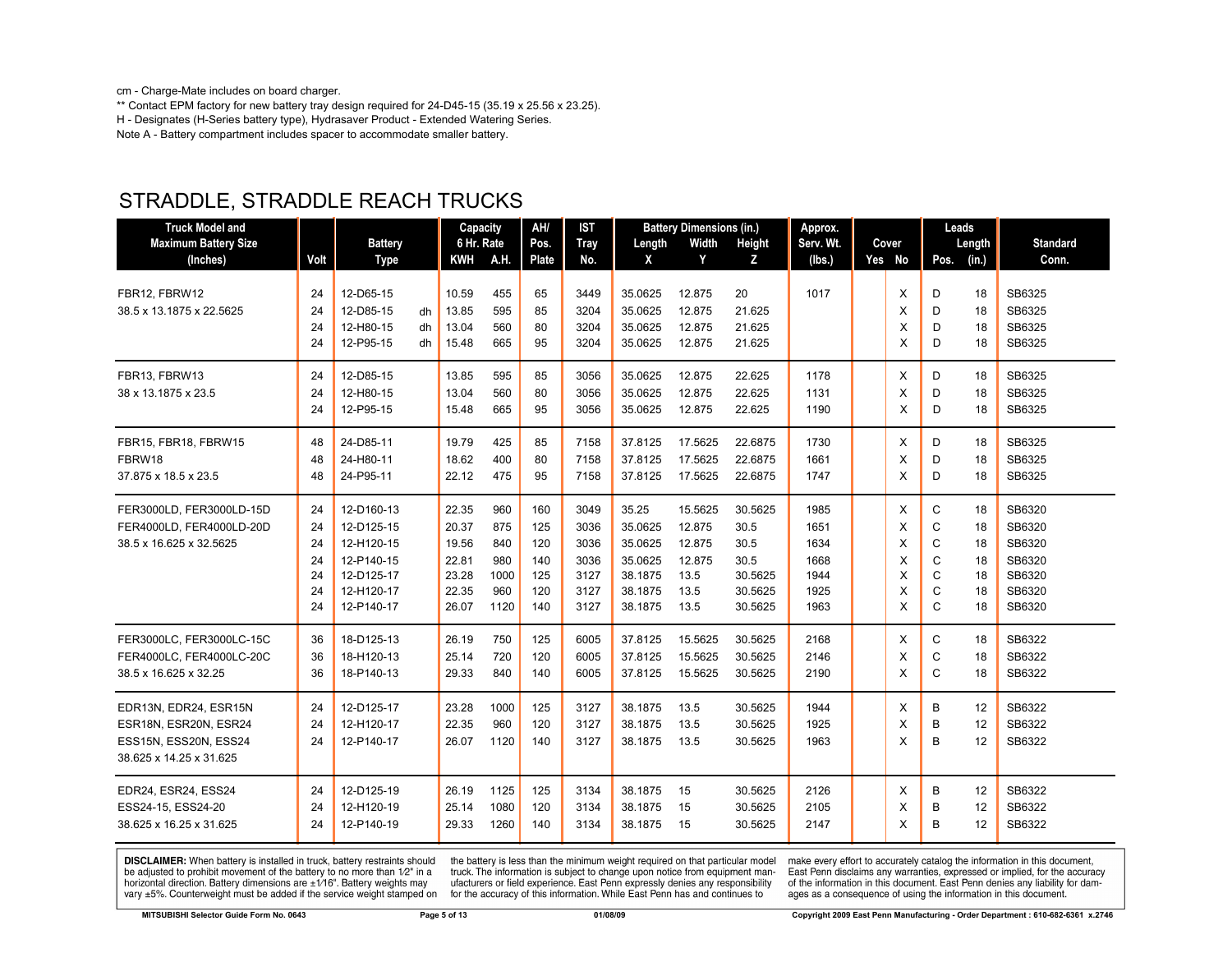## STRADDLE, STRADDLE REACH TRUCKS (continued)

| <b>Truck Model and</b><br><b>Maximum Battery Size</b>                                                                   |                | <b>Battery</b>                         | Capacity<br>6 Hr. Rate  |                     | AH/<br>Pos.       | <b>IST</b><br>Tray   | Length                        | <b>Battery Dimensions (in.)</b><br>Width | Height                        | Approx.<br>Serv. Wt. |     | Cover       | Leads       | Length $\ $    | <b>Standard</b>            |
|-------------------------------------------------------------------------------------------------------------------------|----------------|----------------------------------------|-------------------------|---------------------|-------------------|----------------------|-------------------------------|------------------------------------------|-------------------------------|----------------------|-----|-------------|-------------|----------------|----------------------------|
| (Inches)                                                                                                                | Volt           | Type                                   | <b>KWH</b>              | A.H.                | Plate             | No.                  | X                             |                                          | z                             | (Ibs.)               | Yes | No          | Pos.        | (in.)          | Conn.                      |
| EDR15HN, EDR15N, EDR36<br>ESR18N, ESR20HN, ESR20N<br>ESR23HN, ESR23N, ESR36<br>ESS20N, ESS36<br>38.625 x 16.25 x 31.625 | 36<br>36<br>36 | 18-D125-13<br>18-H120-13<br>18-P140-13 | 26.19<br>25.14<br>29.33 | 750<br>720<br>840   | 125<br>120<br>140 | 6005<br>6005<br>6005 | 37.8125<br>37.8125<br>37.8125 | 15.5625<br>15.5625<br>15.5625            | 30.5625<br>30.5625<br>30.5625 | 2168<br>2146<br>2190 |     | X<br>X<br>X | B<br>B<br>B | 12<br>12<br>12 | SB6320<br>SB6320<br>SB6320 |
| <b>ESR36, EDR36, ESS36</b><br>ESS36-15, ESS36-20<br>38.625 x 21.5 x 31.625<br><b>Optional Compartment</b>               | 36<br>36<br>36 | 18-D125-17<br>18-H120-17<br>18-P140-17 | 34.92<br>33.52<br>39.11 | 1000<br>960<br>1120 | 125<br>120<br>140 | 6069<br>6069<br>6069 | 38.1875<br>38.1875<br>38.1875 | 20.0625<br>20.0625<br>20.0625            | 30.5625<br>30.5625<br>30.5625 | 2834<br>2806<br>2862 |     | X<br>X<br>X | B<br>B<br>B | 12<br>12<br>12 | SB6320<br>SB6320<br>SB6320 |
| EDR13N, ESR15N, ESS15N<br>38.625 x 14.25 x 31.6875                                                                      | 36<br>36<br>36 | 18-D125-11<br>18-H120-11<br>18-P140-11 | 21.83<br>20.95<br>24.44 | 625<br>600<br>700   | 125<br>120<br>140 | 6016<br>6016<br>6016 | 37.8125<br>37.8125<br>37.8125 | 13.3125<br>13.3125<br>13.3125            | 30.5625<br>30.5625<br>30.5625 | 1848<br>1830<br>1866 |     | X<br>х<br>х | B<br>B<br>в | 12<br>12<br>12 | SB6320<br>SB6320<br>SB6320 |

dh - Special tray design IST3204 includes drop handles. Overall height to top of terminal is 22.06".

H - Designates (H-Series battery type), Hydrasaver Product - Extended Watering Series.

#### ORDER PICKERS

| <b>Truck Model and</b>      |      |                | Capacity   |             | AH/          | <b>IST</b>  |         | <b>Battery Dimensions (in.)</b> |        | Approx.   |        |                        | Leads       |                   |                 |
|-----------------------------|------|----------------|------------|-------------|--------------|-------------|---------|---------------------------------|--------|-----------|--------|------------------------|-------------|-------------------|-----------------|
| <b>Maximum Battery Size</b> |      | <b>Battery</b> | 6 Hr. Rate |             | Pos.         | <b>Tray</b> | Length  | Width                           | Height | Serv. Wt. | Cover  |                        |             | Length            | <b>Standard</b> |
| (Inches)                    | Volt | Type           | KWH        | <b>A.H.</b> | <b>Plate</b> | No.         | X       |                                 |        | (lbs.)    | Yes No |                        | Pos.        | (in.)             | Conn.           |
|                             |      |                |            |             |              |             |         |                                 |        |           |        |                        |             |                   |                 |
| EOP15-24                    | 24   | 12-D125-13     | 17.46      | 750         | 125          | 3093        | 30.5625 | 12.75                           | 30.5   | 1444      |        | $\lambda$              | C           | 12                | SB6322          |
| 31.5 x 13.25 x 32.25        | 24   | 12-H120-13     | 16.76      | 720         | 120          | 3093        | 30.5625 | 12.75                           | 30.5   | 1430      |        | $\lambda$              | $\sim$<br>◡ | 12                | SB6322          |
|                             | 24   | 12-P140-13     | 19.56      | 840         | 140          | 3093        | 30.5625 | 12.75                           | 30.5   | 1458      |        | ㅅ                      | $\sim$<br>Ü | $12 \overline{ }$ | SB6322          |
| EOP15-24P                   | 24   | 12-D125-15     | 20.37      | 875         | 125          | 3036        | 35.0625 | 12.875                          | 30.5   | 1651      |        | $\lambda$<br>$\lambda$ | C           | 12                | SB6322          |
| 36.75 x 14.5 x 32.25        | 24   | 12-H120-15     | 19.56      | 840         | 120          | 3036        | 35.0625 | 12.875                          | 30.5   | 1634      |        | ⋏                      | $\sim$<br>◡ | 12                | SB6322          |
|                             | 24   | 12-P140-15     | 22.81      | 980         | 140          | 3036        | 35.0625 | 12.875                          | 30.5   | 1668      |        | ㅅ                      | C           | 12                | SB6322          |

H - Designates (H-Series battery type), Hydrasaver Product - Extended Watering Series.

**DISCLAIMER:** When battery is installed in truck, battery restraints should be adjusted to prohibit movement of the battery to no more than 1/2" in a horizontal direction. Battery dimensions are  $\pm 1/16$ ". Battery weights may vary ±5%. Counterweight must be added if the service weight stamped on

the battery is less than the minimum weight required on that particular model truck. The information is subject to change upon notice from equipment manufacturers or field experience. East Penn expressly denies any responsibility for the accuracy of this information. While East Penn has and continues to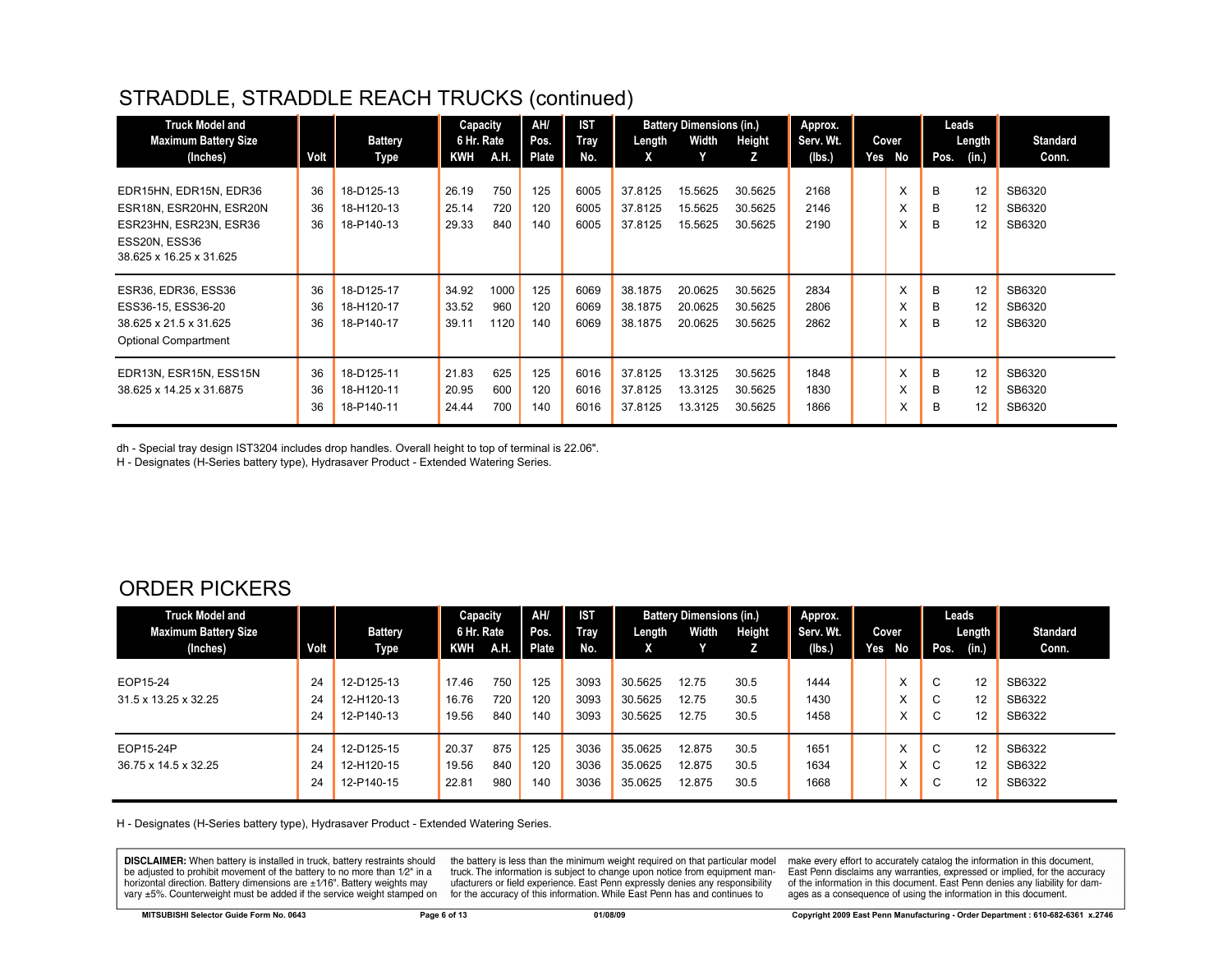#### STAND-UP RIDERS

| <b>Truck Model and</b>      |      |                | Capacity   |      | AH/   | <b>IST</b>  |         | <b>Battery Dimensions (in.)</b> |         | Approx.   |          | Leads         |    |                 |
|-----------------------------|------|----------------|------------|------|-------|-------------|---------|---------------------------------|---------|-----------|----------|---------------|----|-----------------|
| <b>Maximum Battery Size</b> |      | <b>Battery</b> | 6 Hr. Rate |      | Pos.  | <b>Tray</b> | Length  | Width                           | Height  | Serv. Wt. | Cover    | Length        |    | <b>Standard</b> |
| (Inches)                    | Volt | <b>Type</b>    | KWH A.H.   |      | Plate | No.         | X       | Y                               | z       | (lbs.)    | Yes No   | (in.)<br>Pos. |    | Conn.           |
| FBC15KS, FBC18KS            | 36   | 18-D125-15     | 30.56      | 875  | 125   | 6045        | 38.1875 | 17.8125                         | 30.5625 | 2486      | X        | В             | 15 | SB6320          |
| 38.5 x 18.5 x 32.25         | 36   | 18-H120-15     | 29.33      | 840  | 120   | 6045        | 38.1875 | 17.8125                         | 30.5625 | 2461      | X        | B             | 15 | SB6320          |
|                             | 36   | 18-P140-15     | 34.22      | 980  | 140   | 6045        | 38.1875 | 17.8125                         | 30.5625 | 2511      | X        | B             | 15 | SB6320          |
| FBC15KS, FBC18KS            | 36   | 18-D125-13     | 26.19      | 750  | 125   | 6005        | 37.8125 | 15.5625                         | 30.5625 | 2168      | Χ        | В             | 15 | SB6320          |
| 38.5 x 16.25 x 32.25        | 36   | 18-H120-13     | 25.14      | 720  | 120   | 6005        | 37.8125 | 15.5625                         | 30.5625 | 2146      | X        | B             | 15 | SB6320          |
|                             | 36   | 18-P140-13     | 29.33      | 840  | 140   | 6005        | 37.8125 | 15.5625                         | 30.5625 | 2190      | X        | B             | 15 | SB6320          |
| FBC15KS, FBC18KS            | 36   | 18-D125-11     | 21.83      | 625  | 125   | 6016        | 37.8125 | 13.3125                         | 30.5625 | 1848      | X        | B             | 15 | SB6320          |
| 38.5 x 13.5625 x 32.25      | 36   | 18-H120-11     | 20.95      | 600  | 120   | 6016        | 37.8125 | 13.3125                         | 30.5625 | 1830      | X        | B             | 15 | SB6320          |
|                             | 36   | 18-P140-11     | 24.44      | 700  | 140   | 6016        | 37.8125 | 13.3125                         | 30.5625 | 1866      | X        | B             | 15 | SB6320          |
| FBC20KS                     | 36   | 18-D125-17     | 34.92      | 1000 | 125   | 6069        | 38.1875 | 20.0625                         | 30.5625 | 2834      | X        | В             | 15 | SB6320          |
| 38.5 x 21.25 x 32.25        | 36   | 18-H120-17     | 33.52      | 960  | 120   | 6069        | 38.1875 | 20.0625                         | 30.5625 | 2806      | X        | B             | 15 | SB6320          |
|                             | 36   | 18-P140-17     | 39.11      | 1120 | 140   | 6069        | 38.1875 | 20.0625                         | 30.5625 | 2862      | X        | B             | 15 | SB6320          |
| FBC20KS                     | 36   | 18-D125-15     | 30.56      | 875  | 125   | 6045        | 38.1875 | 17.8125                         | 30.5625 | 2486      | $\times$ | В             | 15 | SB6320          |
| 38.5 x 18.5 x 32.25         | 36   | 18-H120-15     | 29.33      | 840  | 120   | 6045        | 38.1875 | 17.8125                         | 30.5625 | 2461      | X        | B             | 15 | SB6320          |
|                             | 36   | 18-P140-15     | 34.22      | 980  | 140   | 6045        | 38.1875 | 17.8125                         | 30.5625 | 2511      | X        | B             | 15 | SB6320          |
| FBC25KS                     | 36   | 18-D125-19     | 39.29      | 1125 | 125   | 6089        | 38.1875 | 22.3125                         | 30.5625 | 3106      | X        | B             | 15 | SB6320          |
| 38.5 x 23.75 x 32.25        | 36   | 18-H120-19     | 37.71      | 1080 | 120   | 6089        | 38.1875 | 22.3125                         | 30.5625 | 3075      | X        | B             | 15 | SB6320          |
|                             | 36   | 18-P140-19     | 44.00      | 1260 | 140   | 6089        | 38.1875 | 22.3125                         | 30.5625 | 3137      | X        | B             | 15 | SB6320          |
| FBC15NS, FBC18NS            | 36   | 18-D125-13     | 26.19      | 750  | 125   | 6005        | 37.8125 | 15.5625                         | 30.5625 | 2168      | Χ        | Α             | 20 | SB6320          |
| 38.625 x 16.25 x 31.75      | 36   | 18-H120-13     | 25.14      | 720  | 120   | 6005        | 37.8125 | 15.5625                         | 30.5625 | 2146      | X        | Α             | 20 | SB6320          |
|                             | 36   | 18-P140-13     | 29.33      | 840  | 140   | 6005        | 37.8125 | 15.5625                         | 30.5625 | 2190      | X        | Α             | 20 | SB6320          |
| FBC20NS                     | 36   | 18-D125-17     | 34.92      | 1000 | 125   | 6069        | 38.1875 | 20.0625                         | 30.5625 | 2834      | Χ        | Α             | 20 | SB6320          |
| 38.625 x 21.25 x 31.75      | 36   | 18-H120-17     | 33.52      | 960  | 120   | 6069        | 38.1875 | 20.0625                         | 30.5625 | 2806      | X        | Α             | 20 | SB6320          |
|                             | 36   | 18-P140-17     | 39.11      | 1120 | 140   | 6069        | 38.1875 | 20.0625                         | 30.5625 | 2862      | X        | Α             | 20 | SB6320          |

H - Designates (H-Series battery type), Hydrasaver Product - Extended Watering Series.

**DISCLAIMER:** When battery is installed in truck, battery restraints should be adjusted to prohibit movement of the battery to no more than  $1/2$ " in a horizontal direction. Battery dimensions are  $\pm 1/16$ ". Battery weig

the battery is less than the minimum weight required on that particular model<br>truck. The information is subject to change upon notice from equipment manufacturers or field experience. East Penn expressly denies any responsibility for the accuracy of this information. While East Penn has and continues to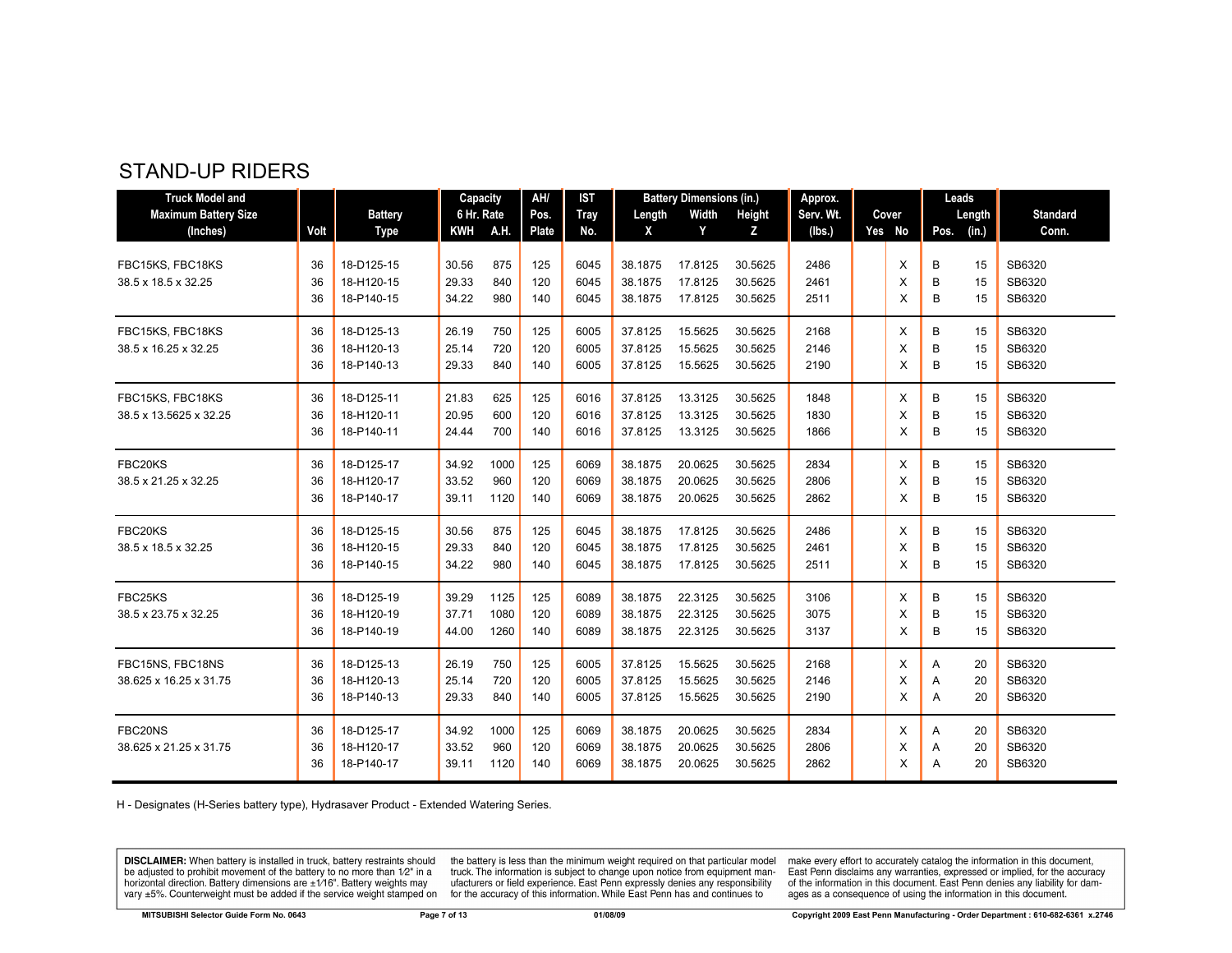| <b>Truck Model and</b>      |      |                | Capacity   |      | AH/   | <b>IST</b>  |         | <b>Battery Dimensions (in.)</b> |         | Approx.   |        | Leads |        |                 |
|-----------------------------|------|----------------|------------|------|-------|-------------|---------|---------------------------------|---------|-----------|--------|-------|--------|-----------------|
| <b>Maximum Battery Size</b> |      | <b>Battery</b> | 6 Hr. Rate |      | Pos.  | <b>Tray</b> | Length  | Width                           | Height  | Serv. Wt. | Cover  |       | Length | <b>Standard</b> |
| (Inches)                    | Volt | Type           | <b>KWH</b> | A.H. | Plate | No.         | X       | Y                               | z       | (Ibs.)    | Yes No | Pos.  | (in.)  | Conn.           |
| FEF2000, FEF2500            | 24   | 12-D85-19      | 17.81      | 765  | 85    | 3096        | 38.0625 | 14.875                          | 22.625  | 1494      | X      | В     | 18     | SB6322          |
| FET2000-10C, FET2000-13C    | 24   | 12-H80-19      | 16.76      | 720  | 80    | 3096        | 38.0625 | 14.875                          | 22.625  | 1434      | X      | B     | 18     | SB6322          |
| FET2500-10C, FET2500-13C    | 24   | 12-P95-19      | 19.90      | 855  | 95    | 3096        | 38.0625 | 14.875                          | 22.625  | 1509      | X      | B     | 18     | SB6322          |
| 39.25 x 15.5 x 25.5         |      |                |            |      |       |             |         |                                 |         |           |        |       |        |                 |
| FEF3000, FEF3500            | 24   | 12-D85-25      | 23.75      | 1020 | 85    | 3076        | 38.1875 | 19.5                            | 22.6875 | 1970      | X      | В     | 18     | SB6322          |
| FET3000-15C, FET3000-18C    | 24   | 12-H80-25      | 22.35      | 960  | 80    | 3076        | 38.1875 | 19.5                            | 22.6875 | 1891      | X      | B     | 18     | SB6322          |
| FET3500-15C, FET3500-18C    | 24   | 12-P95-25      | 26.54      | 1140 | 95    | 3076        | 38.1875 | 19.5                            | 22.6875 | 1990      | X      | B     | 18     | SB6322          |
| 39.25 x 21.375 x 25.5       |      |                |            |      |       |             |         |                                 |         |           |        |       |        |                 |
| <b>FB15P</b>                | 48   | 24-D55-15      | 17.93      | 385  | 55    | 7033        | 38.1875 | 23.5625                         | 18.1875 | 1761      | X      | B     | 18     | SB6325          |
| 38.375 x 26.375 x 18.6875   |      |                |            |      |       |             |         |                                 |         |           |        |       |        |                 |
| FB20P, FB25P                | 48   | 24-D85-17      | 31.66      | 680  | 85    | 7002        | 38.1875 | 26.6875                         | 22.6875 | 2695      | X      | B     | 18     | SB6321          |
| 38.375 x 29 x 23.0625       | 48   | 24-H80-17      | 29.80      | 640  | 80    | 7002        | 38.1875 | 26.6875                         | 22.6875 | 2587      | X      | B     | 18     | SB6321          |
|                             | 48   | 24-P95-17      | 35.39      | 760  | 95    | 7002        | 38.1875 | 26.6875                         | 22.6875 | 2722      | X      | B     | 18     | SB6321          |
| FE3000LB, FE4000LB          | 36   | 18-D85-23      | 32.65      | 935  | 85    | 6009        | 38.1875 | 26.9375                         | 22.6875 | 2703      | X      | B     | 18     | SB6320          |
| <b>FE5000LB</b>             | 36   | 18-H80-23      | 30.73      | 880  | 80    | 6009        | 38.1875 | 26.9375                         | 22.6875 | 2595      | X      | B     | 18     | SB6320          |
| 39.25 x 28 x 23.125         | 36   | 18-P95-23      | 36.49      | 1045 | 95    | 6009        | 38.1875 | 26.9375                         | 22.6875 | 2730      | X      | B     | 18     | SB6320          |
| FE3000LB, FE4000LB          | 48   | 24-D85-17      | 31.66      | 680  | 85    | 7002        | 38.1875 | 26.6875                         | 22.6875 | 2695      | X      | В     | 18     | SB6321          |
| <b>FE5000LB</b>             | 48   | 24-H80-17      | 29.80      | 640  | 80    | 7002        | 38.1875 | 26.6875                         | 22.6875 | 2587      | X      | B     | 18     | SB6321          |
| 39.25 x 28 x 23.125         | 48   | 24-P95-17      | 35.39      | 760  | 95    | 7002        | 38.1875 | 26.6875                         | 22.6875 | 2722      | X      | B     | 18     | SB6321          |
| FE15C, FE20C, FE25C         | 36   | 18-D85-23      | 32.65      | 935  | 85    | 6009        | 38.1875 | 26.9375                         | 22.6875 | 2703      | X      | В     | 18     | SB6320          |
| 39.1875 x 28 x 23.25        | 36   | 18-H80-23      | 30.73      | 880  | 80    | 6009        | 38.1875 | 26.9375                         | 22.6875 | 2595      | X      | B     | 18     | SB6320          |
|                             | 36   | 18-P95-23      | 36.49      | 1045 | 95    | 6009        | 38.1875 | 26.9375                         | 22.6875 | 2730      | X      | B     | 18     | SB6320          |

**DISCLAIMER:** When battery is installed in truck, battery restraints should be adjusted to prohibit movement of the battery to no more than  $1/2$ " in a horizontal direction. Battery dimensions are  $\pm 1/16$ ". Battery weig

the battery is less than the minimum weight required on that particular model<br>truck. The information is subject to change upon notice from equipment man-<br>ufacturers or field experience. East Penn expressly denies any respo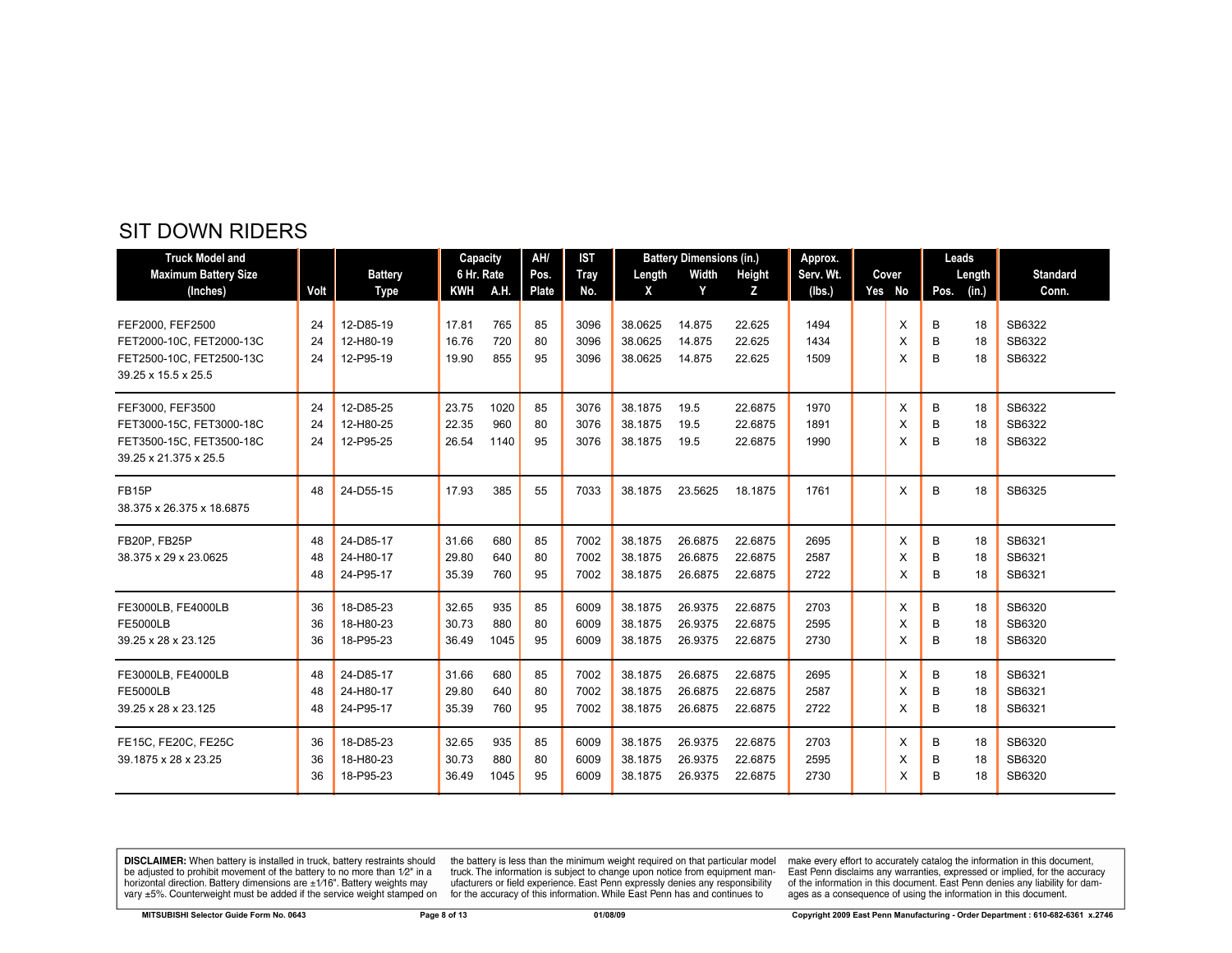## SIT DOWN RIDERS (continued)

| <b>Truck Model and</b>      |      |                | Capacity   |      | AH/   | <b>IST</b>  |         | <b>Battery Dimensions (in.)</b> |               | Approx.   |        |      | Leads  |                 |
|-----------------------------|------|----------------|------------|------|-------|-------------|---------|---------------------------------|---------------|-----------|--------|------|--------|-----------------|
| <b>Maximum Battery Size</b> |      | <b>Battery</b> | 6 Hr. Rate |      | Pos.  | <b>Tray</b> | Length  | Width                           | <b>Height</b> | Serv. Wt. | Cover  |      | Length | <b>Standard</b> |
| (Inches)                    | Volt | Type           | KWH        | A.H. | Plate | No.         | X       | Y                               | z             | (lbs.)    | Yes No | Pos. | (in.)  | Conn.           |
|                             |      |                |            |      |       |             |         |                                 |               |           |        |      |        |                 |
| FE15C, FE20C, FE25C         | 48   | 24-D85-17      | 31.66      | 680  | 85    | 7002        | 38.1875 | 26.6875                         | 22.6875       | 2695      | X      | B    | 18     | SB6320          |
| 39.1875 x 28 x 23.25        | 48   | 24-H80-17      | 29.80      | 640  | 80    | 7002        | 38.1875 | 26.6875                         | 22.6875       | 2587      | X      | B    | 18     | SB6320          |
|                             | 48   | 24-P95-17      | 35.39      | 760  | 95    | 7002        | 38.1875 | 26.6875                         | 22.6875       | 2722      | X      | B    | 18     | SB6320          |
| <b>FE6000LB</b>             | 72   | 36-D85-13      | 35.62      | 510  | 85    | 8002        | 37.8125 | 30.6875                         | 22.6875       | 3059      | X      | B    | 30     | SB6320          |
| 39.25 x 33.25 x 23.125      | 72   | 36-H80-13      | 33.52      | 480  | 80    | 8002        | 37.8125 | 30.6875                         | 22.6875       | 2937      | X      | B    | 30     | SB6320          |
|                             | 72   | 36-P95-13      | 39.81      | 570  | 95    | 8002        | 37.8125 | 30.6875                         | 22.6875       | 3090      | X      | B    | 30     | SB6320          |
| <b>FE30C</b>                | 36   | 18-D85-27      | 38.59      | 1105 | 85    | 6026        | 38.1875 | 31.4375                         | 22.6875       | 3144      | X      | B    | 18     | SB6320          |
| 39.1875 x 33.6875 x 23.25   | 36   | 18-H80-27      | 36.32      | 1040 | 80    | 6026        | 38.1875 | 31.4375                         | 22.6875       | 3018      | X      | B    | 18     | SB6320          |
|                             | 36   | 18-P95-27      | 43.13      | 1235 | 95    | 6026        | 38.1875 | 31.4375                         | 22.6875       | 3175      | X      | В    | 18     | SB6320          |
| <b>FE30C</b>                | 48   | 24-D85-21      | 39.58      | 850  | 85    | 7004        | 38.1875 | 32.6875                         | 22.6875       | 3272      | Х      | B    | 18     | SB6320          |
| 39.1875 x 33.6875 x 23.25   | 48   | 24-H80-21      | 37.25      | 800  | 80    | 7004        | 38.1875 | 32.6875                         | 22.6875       | 3141      | X      | B    | 18     | SB6320          |
|                             | 48   | 24-P95-21      | 44.23      | 950  | 95    | 7004        | 38.1875 | 32.6875                         | 22.6875       | 3305      | X      | B    | 18     | SB6320          |
| FBC15                       | 36   | 18-D85-19      | 26.71      | 765  | 85    | 6226        | 34.9375 | 25.5625                         | 22.6875       | 2274      | X      | B    | 18     | SB6320          |
| 36.375 x 26.6875 x 22.6875  | 36   | 18-H80-19      | 25.14      | 720  | 80    | 6226        | 34.9375 | 25.5625                         | 22.6875       | 2183      | X      | B    | 18     | SB6320          |
|                             | 36   | 18-P95-19      | 29.86      | 855  | 95    | 6226        | 34.9375 | 25.5625                         | 22.6875       | 2297      | X      | B    | 18     | SB6320          |
| FBC15                       | 48   | 24-D85-15      | 27.70      | 595  | 85    | 7049        | 35.1875 | 25.5625                         | 22.6875       | 2332      | Х      | B    | 18     | SB6320          |
| 36.375 x 26.6875 x 22.6875  | 48   | 24-H80-15      | 26.07      | 560  | 80    | 7049        | 35.1875 | 25.5625                         | 22.6875       | 2239      | X      | B    | 18     | SB6320          |
|                             | 48   | 24-P95-15      | 30.96      | 665  | 95    | 7049        | 35.1875 | 25.5625                         | 22.6875       | 2355      | X      | B    | 18     | SB6320          |
| FBC20, FBC20K, FBC25        | 36   | 18-D85-25      | 35.62      | 1020 | 85    | 6030        | 38.1875 | 29.1875                         | 22.6875       | 2924      | X      | B    | 18     | SB6320          |
| FBC25K                      | 36   | 18-H80-25      | 33.52      | 960  | 80    | 6030        | 38.1875 | 29.1875                         | 22.6875       | 2807      | X      | B    | 18     | SB6320          |
| 39.9375 x 30.5625 x 22.6875 | 36   | 18-P95-25      | 39.81      | 1140 | 95    | 6030        | 38.1875 | 29.1875                         | 22.6875       | 2953      | X      | B    | 18     | SB6320          |
| FBC20, FBC20K, FBC25        | 48   | 24-D85-19      | 35.62      | 765  | 85    | 7003        | 38.1875 | 29.6875                         | 22.6875       | 2984      | X      | B    | 18     | SB6320          |
| FBC25K                      | 48   | 24-H80-19      | 33.52      | 720  | 80    | 7003        | 38.1875 | 29.6875                         | 22.6875       | 2865      | X      | B    | 18     | SB6320          |
| 39.9375 x 30.5625 x 22.6875 | 48   | 24-P95-19      | 39.81      | 855  | 95    | 7003        | 38.1875 | 29.6875                         | 22.6875       | 3014      | X      | B    | 18     | SB6320          |
| <b>FBC25, FBC30</b>         | 36   | 18-D85-31      | 44.52      | 1275 | 85    | 6164        | 38.1875 | 35.9375                         | 22.6875       | 3619      | X      | B    | 18     | SB6320          |
| 40.6875 x 36.6875 x 22.6875 | 36   | 18-H80-31      | 41.90      | 1200 | 80    | 6164        | 38.1875 | 35.9375                         | 22.6875       | 3474      | Х      | B    | 18     | SB6320          |
|                             | 36   | 18-P95-31      | 49.76      | 1425 | 95    | 6164        | 38.1875 | 35.9375                         | 22.6875       | 3655      | X      | B    | 18     | SB6320          |
| <b>FBC25, FBC30</b>         | 48   | 24-D85-23      | 43.53      | 935  | 85    | 7059        | 38.1875 | 35.6875                         | 22.6875       | 3573      | Х      | B    | 18     | SB6320          |
| 40.6875 x 36.6875 x 22.6875 | 48   | 24-H80-23      | 40.97      | 880  | 80    | 7059        | 38.1875 | 35.6875                         | 22.6875       | 3430      | Х      | B    | 18     | SB6320          |
|                             | 48   | 24-P95-23      | 48.66      | 1045 | 95    | 7059        | 38.1875 | 35.6875                         | 22.6875       | 3609      | X      | B    | 18     | SB6320          |

**DISCLAIMER:** When battery is installed in truck, battery restraints should be adjusted to prohibit movement of the battery to no more than  $1/2$ " in a horizontal direction. Battery dimensions are  $\pm 1/16$ ". Battery weig

the battery is less than the minimum weight required on that particular model<br>truck. The information is subject to change upon notice from equipment man-<br>ufacturers or field experience. East Penn expressly denies any respo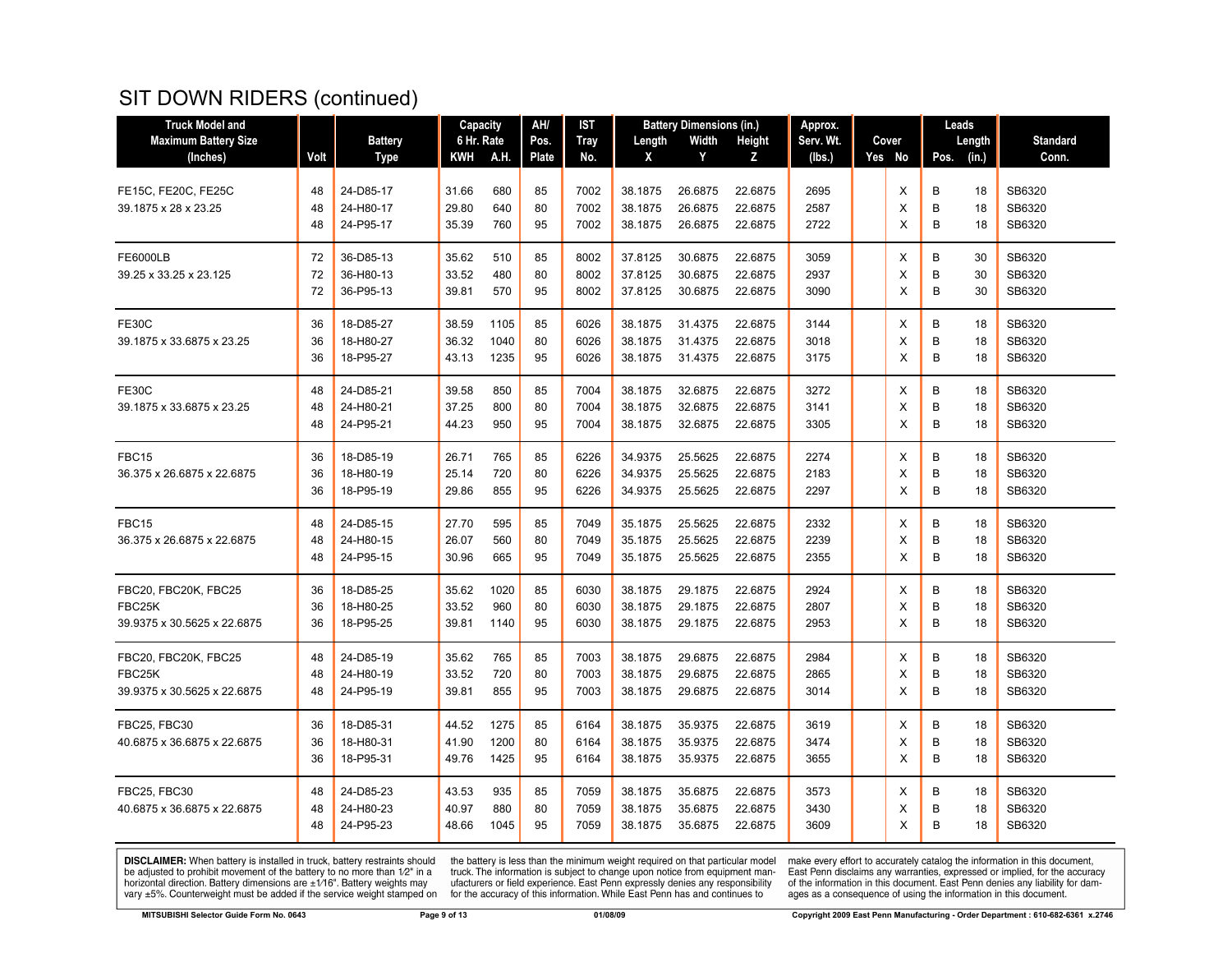# SIT DOWN RIDERS (continued)

| <b>Truck Model and</b>                            |          |                        | Capacity       |            | AH/          | <b>IST</b>   |                    | <b>Battery Dimensions (in.)</b> |                    | Approx.      |        |        | Leads    |                  |
|---------------------------------------------------|----------|------------------------|----------------|------------|--------------|--------------|--------------------|---------------------------------|--------------------|--------------|--------|--------|----------|------------------|
| <b>Maximum Battery Size</b>                       |          | <b>Battery</b>         | 6 Hr. Rate     |            | Pos.         | <b>Tray</b>  | Length             | Width                           | <b>Height</b>      | Serv. Wt.    | Cover  |        | Length   | <b>Standard</b>  |
| (Inches)                                          | Volt     | <b>Type</b>            | <b>KWH</b>     | A.H.       | <b>Plate</b> | No.          | X                  | Y                               | Z                  | (lbs.)       | Yes No | Pos.   | (in.)    | Conn.            |
|                                                   |          |                        |                |            |              |              |                    |                                 |                    |              |        |        |          |                  |
| 2FBC15, 2FBC18, FBC15K                            | 36       | 18-D85-19<br>18-H80-19 | 26.71<br>25.14 | 765<br>720 | 85<br>80     | 6226         | 34.9375<br>34.9375 | 25.5625<br>25.5625              | 22.6875<br>22.6875 | 2274<br>2183 | X      | B      | 24       | SB6320<br>SB6320 |
| FBC15N, FBC18, FBC18K<br>FBC18KL, FBC18LN, FBC18N | 36<br>36 | 18-P95-19              | 29.86          | 855        | 95           | 6226<br>6226 | 34.9375            | 25.5625                         | 22.6875            | 2297         | X<br>X | В<br>B | 24<br>24 | SB6320           |
| 35.6875 x 27.6875 x 23.25                         |          |                        |                |            |              |              |                    |                                 |                    |              |        |        |          |                  |
|                                                   |          |                        |                |            |              |              |                    |                                 |                    |              |        |        |          |                  |
| 2FBC15, 2FBC18, FBC15K                            | 48       | 24-D85-15              | 27.70          | 595        | 85           | 7049         | 35.1875            | 25.5625                         | 22.6875            | 2332         | Х      | в      | 24       | SB6321           |
| FBC15N, FBC18, FBC18K                             | 48       | 24-H80-15              | 26.07          | 560        | 80           | 7049         | 35.1875            | 25.5625                         | 22.6875            | 2239         | X      | B      | 24       | SB6321           |
| FBC18KL, FBC18LN, FBC18N                          | 48       | 24-P95-15              | 30.96          | 665        | 95           | 7049         | 35.1875            | 25.5625                         | 22.6875            | 2355         | X      | B      | 24       | SB6321           |
| 35.6875 x 27.6875 x 23.25                         |          |                        |                |            |              |              |                    |                                 |                    |              |        |        |          |                  |
| 2FBC20, FBC20N, FBC25N                            | 36       | 18-D85-25              | 35.62          | 1020       | 85           | 6030         | 38.1875            | 29.1875                         | 22.6875            | 2924         | Χ      | B      | 24       | SB6320           |
| 38.875 x 30.5 x 23.25                             | 36       | 18-H80-25              | 33.52          | 960        | 80           | 6030         | 38.1875            | 29.1875                         | 22.6875            | 2807         | X      | В      | 24       | SB6320           |
|                                                   | 36       | 18-P95-25              | 39.81          | 1140       | 95           | 6030         | 38.1875            | 29.1875                         | 22.6875            | 2953         | X      | B      | 24       | SB6320           |
|                                                   |          |                        |                |            |              |              |                    |                                 |                    |              |        |        |          |                  |
| 2FBC20, FBC20N, FBC25N                            | 48       | 24-D85-19              | 35.62          | 765        | 85           | 7003         | 38.1875            | 29.6875                         | 22.6875            | 2984         | X      | В      | 24       | SB6321           |
| 38.875 x 30.5 x 23.25                             | 48       | 24-H80-19              | 33.52          | 720        | 80           | 7003         | 38.1875            | 29.6875                         | 22.6875            | 2865         | X      | В      | 24       | SB6321           |
|                                                   | 48       | 24-P95-19              | 39.81          | 855        | 95           | 7003         | 38.1875            | 29.6875                         | 22.6875            | 3014         | X      | B      | 24       | SB6321           |
| 2FBC25                                            | 36       | 18-D85-25              | 35.62          | 1020       | 85           | 6030         | 38.1875            | 29.1875                         | 22.6875            | 2924         | Χ      | В      | 24       | SB6320           |
| 38.875 x 30.5 x 23.25                             | 36       | 18-H80-25              | 33.52          | 960        | 80           | 6030         | 38.1875            | 29.1875                         | 22.6875            | 2807         | X      | B      | 24       | SB6320           |
| Min. Battery Wt. - 2900 lbs.                      | 36       | 18-P95-25              | 39.81          | 1140       | 95           | 6030         | 38.1875            | 29.1875                         | 22.6875            | 2953         | X      | B      | 24       | SB6320           |
| 2FBC25                                            | 48       | 24-D85-19              | 35.62          | 765        | 85           | 7003         | 38.1875            | 29.6875                         | 22.6875            | 2984         | Х      | В      | 24       | SB6321           |
| 38.875 x 30.5 x 23.25                             | 48       | 24-H80-19              | 33.52          | 720        | 80           | 7003         | 38.1875            | 29.6875                         | 22.6875            | 2865         | X      | В      | 24       | SB6321           |
| Min. Battery Wt. - 2900 lbs.                      | 48       | 24-P95-19              | 39.81          | 855        | 95           | 7003         | 38.1875            | 29.6875                         | 22.6875            | 3014         | X      | B      | 24       | SB6321           |
|                                                   |          |                        |                |            |              |              |                    |                                 |                    |              |        |        |          |                  |
| 2FBC25E, 2FBC30, FBC25E                           | 36       | 18-D85-29              | 41.55          | 1190       | 85           | 6021         | 38.1875            | 33.6875                         | 22.6875            | 3394         | Х      | В      | 24       | SB6320           |
| FBC25EN, FBC25KE                                  | 36       | 18-H80-29              | 39.11          | 1120       | 80           | 6021         | 38.1875            | 33.6875                         | 22.6875            | 3258         | X      | B      | 24       | SB6320           |
| FBC25KL, FBC25LN, FBC30                           | 36       | 18-P95-29              | 46.44          | 1330       | 95           | 6021         | 38.1875            | 33.6875                         | 22.6875            | 3428         | X      | B      | 24       | SB6320           |
| FBC30K, FBC30KL, FBC30LN                          |          |                        |                |            |              |              |                    |                                 |                    |              |        |        |          |                  |
| FBC30N                                            |          |                        |                |            |              |              |                    |                                 |                    |              |        |        |          |                  |
| 38.875 x 34.375 x 23.25                           |          |                        |                |            |              |              |                    |                                 |                    |              |        |        |          |                  |
| Min. Battery Wt. - 3100 lbs.                      |          |                        |                |            |              |              |                    |                                 |                    |              |        |        |          |                  |

**DISCLAIMER:** When battery is installed in truck, battery restraints should be adjusted to prohibit movement of the battery to no more than  $1/2$ " in a horizontal direction. Battery dimensions are  $\pm 1/16$ ". Battery weig

the battery is less than the minimum weight required on that particular model<br>truck. The information is subject to change upon notice from equipment man-<br>ufacturers or field experience. East Penn expressly denies any respo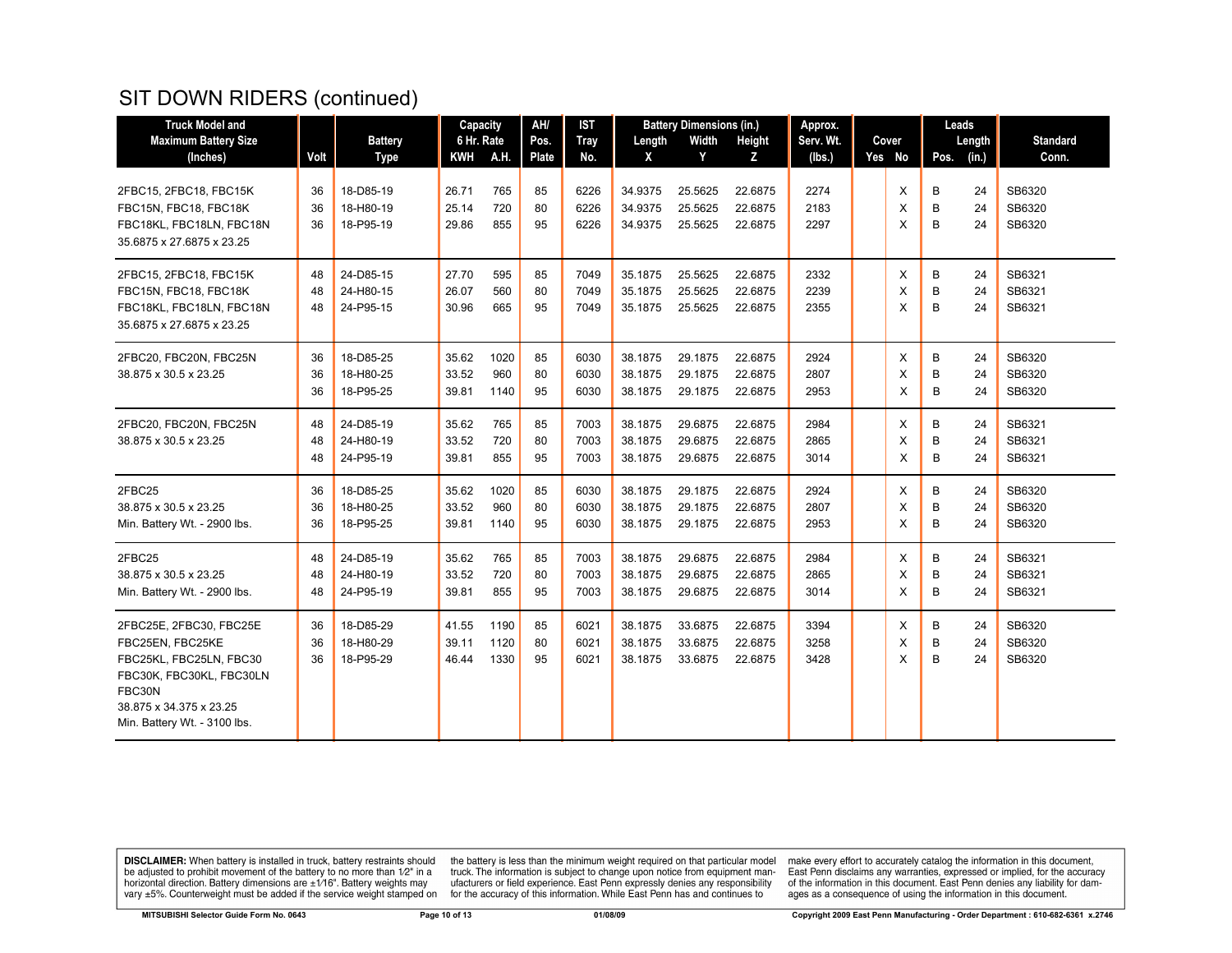# SIT DOWN RIDERS (continued)

| <b>Truck Model and</b>                  |      |                        | Capacity                 |      | AH/                  | <b>IST</b>         | <b>Battery Dimensions (in.)</b> |            |             | Approx.             |  |                 | Leads |                 |                          |
|-----------------------------------------|------|------------------------|--------------------------|------|----------------------|--------------------|---------------------------------|------------|-------------|---------------------|--|-----------------|-------|-----------------|--------------------------|
| <b>Maximum Battery Size</b><br>(Inches) | Volt | <b>Battery</b><br>Type | 6 Hr. Rate<br><b>KWH</b> | A.H. | Pos.<br><b>Plate</b> | <b>Tray</b><br>No. | Length<br>X                     | Width<br>Y | Height<br>Z | Serv. Wt.<br>(Ibs.) |  | Cover<br>Yes No | Pos.  | Length<br>(in.) | <b>Standard</b><br>Conn. |
|                                         |      |                        |                          |      |                      |                    |                                 |            |             |                     |  |                 |       |                 |                          |
| 2FBC25E, 2FBC30, FBC25E                 | 48   | 24-D85-21              | 39.58                    | 850  | 85                   | 7004               | 38.1875                         | 32.6875    | 22.6875     | 3272                |  | X               | В     | 24              | SB6321                   |
| FBC25EN. FBC25KE                        | 48   | 24-H80-21              | 37.25                    | 800  | 80                   | 7004               | 38.1875                         | 32.6875    | 22.6875     | 3141                |  | X               | B     | 24              | SB6321                   |
| FBC25KL, FBC25LN, FBC30                 | 48   | 24-P95-21              | 44.23                    | 950  | 95                   | 7004               | 38.1875                         | 32.6875    | 22.6875     | 3305                |  | X               | B     | 24              | SB6321                   |
| FBC30K, FBC30KL, FBC30LN                |      |                        |                          |      |                      |                    |                                 |            |             |                     |  |                 |       |                 |                          |
| FBC30N                                  |      |                        |                          |      |                      |                    |                                 |            |             |                     |  |                 |       |                 |                          |
| 38.875 x 34.375 x 23.25                 |      |                        |                          |      |                      |                    |                                 |            |             |                     |  |                 |       |                 |                          |
| Min. Battery Wt. - 3100 lbs.            |      |                        |                          |      |                      |                    |                                 |            |             |                     |  |                 |       |                 |                          |
| FBC35N, FBC40N, FBC45N                  | 36   | 18-D85-33              | 47.49                    | 1360 | 85                   | 6818               | 40                              | 40         | 22.6875     | 3766                |  | X               | B     | 30              | SB6320                   |
| FBC55N                                  | 36   | 18-D85-33              | 47.49                    | 1360 | 85                   | 6065               | 38.1875                         | 38.1875    | 22.6875     | 3887                |  | X               | B     | 30              | SB6320                   |
| 46.125 x 40.625 x 24.3125               | 36   | 18-H80-33              | 44.70                    | 1280 | 80                   | 6818               | 40                              | 40         | 22.6875     | 3615                |  | X               | B     | 30              | SB6320                   |
| Min. Battery Wt. - 3600 lbs.            | 36   | 18-H80-33              | 44.70                    | 1280 | 80                   | 6065               | 38.1875                         | 38.1875    | 22.6875     | 3732                |  | X               | В     | 30              | SB6320                   |
|                                         | 36   | 18-P95-33              | 53.08                    | 1520 | 95                   | 6818               | 40                              | 40         | 22.6875     | 3804                |  | X               | в     | 30              | SB6320                   |
|                                         | 36   | 18-P95-33              | 53.08                    | 1520 | 95                   | 6065               | 38.1875                         | 38.1875    | 22.6875     | 3926                |  | X               | B     | 30              | SB6320                   |
| FBC35N, FBC40N, FBC45N                  | 48   | 24-D85-29              | 55.41                    | 1190 | 85                   | 7067               | 44.6875                         | 38.1875    | 22.6875     | 4497                |  | X               | B     | 30              | SB6321                   |
| FBC55N                                  | 48   | 24-H80-29              | 52.15                    | 1120 | 80                   | 7067               | 44.6875                         | 38.1875    | 22.6875     | 4317                |  | X               | B     | 30              | SB6321                   |
| 46.125 x 40.625 x 24.3125               | 48   | 24-P95-29              | 61.92                    | 1330 | 95                   | 7067               | 44.6875                         | 38.1875    | 22.6875     | 4542                |  | X               | B     | 30              | SB6321                   |
| Min. Battery Wt. - 3600 lbs.            |      |                        |                          |      |                      |                    |                                 |            |             |                     |  |                 |       |                 |                          |
| FBP20K                                  | 80   | 40-D125-9              | 38.80                    | 500  | 125                  | 9185               | 39.75                           | 26.75      | 30.5625     | 3447                |  | X               | В     | 16              | SB6320                   |
| 40.75 x 28.3125 x 30.9375               | 80   | 40-H120-9              | 37.25                    | 480  | 120                  | 9185               | 39.75                           | 26.75      | 30.5625     | 3413                |  | X               | B     | 16              | SB6320                   |
| Min. Battery Wt. - 3050 lbs.            | 80   | 40-P140-9              | 43.46                    | 560  | 140                  | 9185               | 39.75                           | 26.75      | 30.5625     | 3481                |  | X               | B     | 16              | SB6320                   |
|                                         |      |                        |                          |      |                      |                    |                                 |            |             |                     |  |                 |       |                 |                          |
| FBP30K, FBP35K                          | 80   | 40-D125-13             | 58.20                    | 750  | 125                  | 9115               | 40.6875                         | 31.625     | 30.5625     | 4664                |  | X               | B     | 16              | SB6320                   |
| 40.75 x 33.9375 x 30.9375               | 80   | 40-H120-13             | 55.87                    | 720  | 120                  | 9115               | 40.6875                         | 31.625     | 30.5625     | 4617                |  | X               | B     | 16              | SB6320                   |
| Min. Battery Wt. - 4123 lbs.            | 80   | 40-P140-13             | 65.18                    | 840  | 140                  | 9115               | 40.6875                         | 31.625     | 30.5625     | 4711                |  | X               | B     | 16              | SB6320                   |

H - Designates (H-Series battery type), Hydrasaver Product - Extended Watering Series.

**DISCLAIMER:** When battery is installed in truck, battery restraints should be adjusted to prohibit movement of the battery to no more than  $1/2$ " in a horizontal direction. Battery dimensions are  $\pm 1/16$ ". Battery weig

the battery is less than the minimum weight required on that particular model truck. The information is subject to change upon notice from equipment manufacturers or field experience. East Penn expressly denies any respons for the accuracy of this information. While East Penn has and continues to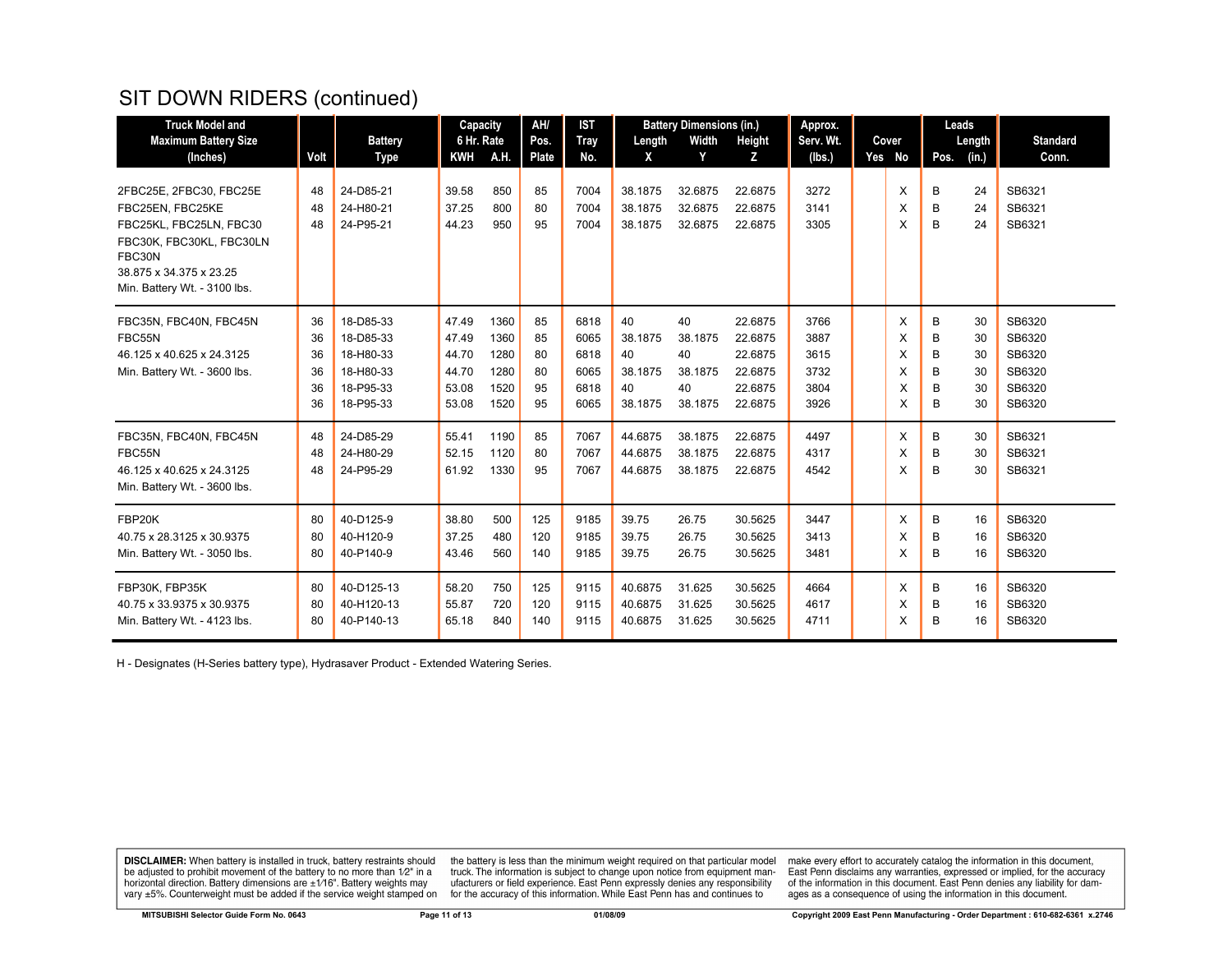#### SIT DOWN RIDERS - 3 WHEEL

| <b>Truck Model and</b>                        |                |                                     | Capacity                |                   | AH/            | <b>IST</b>           | <b>Battery Dimensions (in.)</b> |                               | Approx.                       |                      |       | Leads              |                               |                            |
|-----------------------------------------------|----------------|-------------------------------------|-------------------------|-------------------|----------------|----------------------|---------------------------------|-------------------------------|-------------------------------|----------------------|-------|--------------------|-------------------------------|----------------------------|
| <b>Maximum Battery Size</b>                   |                | <b>Battery</b>                      | 6 Hr. Rate              |                   | Pos.           | Tray                 | Length                          | Width                         | Height                        | Serv. Wt.            | Cover |                    | Length                        | <b>Standard</b>            |
| (Inches)                                      | Volt           | <b>Type</b>                         | KWH                     | A.H.              | Plate          | No.                  | X                               | Y                             | z                             | (lbs.)               |       | Yes No             | Pos.<br>(in.)                 | Conn.                      |
| FET10, FET13<br>39.3125 x 16.125 x 25.5       | 36<br>36<br>36 | 18-D85-13<br>18-H80-13<br>18-P95-13 | 17.81<br>16.76<br>19.90 | 510<br>480<br>570 | 85<br>80<br>95 | 6062<br>6062<br>6062 | 37.6875<br>37.6875<br>37.6875   | 15.4375<br>15.4375<br>15.4375 | 22.625<br>22.625<br>22.625    | 1507<br>1447<br>1522 |       | X<br>X<br>X        | В<br>18<br>В<br>18<br>B<br>18 | SB6320<br>SB6320<br>SB6320 |
| FET15, FET18<br>39.3125 x 22.8125 x 25.5      | 36<br>36<br>36 | 18-D85-19<br>18-H80-19<br>18-P95-19 | 26.71<br>25.14<br>29.86 | 765<br>720<br>855 | 85<br>80<br>95 | 6041<br>6041<br>6041 | 38.1875<br>38.1875<br>38.1875   | 22.3125<br>22.3125<br>22.3125 | 22.6875<br>22.6875<br>22.6875 | 2242<br>2152<br>2264 |       | X<br>X<br>X        | B<br>18<br>B<br>18<br>B<br>18 | SB6320<br>SB6320<br>SB6320 |
| <b>FBS15</b><br>39.5625 x 20.75 x 24.5625     | 36<br>36<br>36 | 18-D85-17<br>18-H80-17<br>18-P95-17 | 23.75<br>22.35<br>26.54 | 680<br>640<br>760 | 85<br>80<br>95 | 6015<br>6015<br>6015 | 38.1875<br>38.1875<br>38.1875   | 20.0625<br>20.0625<br>20.0625 | 22.6875<br>22.6875<br>22.6875 | 2045<br>1963<br>2065 |       | X<br>X<br>X        | D<br>30<br>D<br>30<br>D<br>30 | SB6320<br>SB6320<br>SB6320 |
| <b>FBS15</b><br>39.5625 x 20.75 x 24.5625     | 48<br>48<br>48 | 24-D85-13<br>24-H80-13<br>24-P95-13 | 23.75<br>22.35<br>26.54 | 510<br>480<br>570 | 85<br>80<br>95 | 7017<br>7017<br>7017 | 37.8125<br>37.8125<br>37.8125   | 20.5625<br>20.5625<br>20.5625 | 22.6875<br>22.6875<br>22.6875 | 2030<br>1949<br>2050 |       | Χ<br>X<br>X        | D<br>30<br>D<br>30<br>D<br>30 | SB6321<br>SB6321<br>SB6321 |
| <b>FBS18, FBS20</b><br>39.5625 x 25 x 24.5625 | 36<br>36<br>36 | 18-D85-21<br>18-H80-21<br>18-P95-21 | 29.68<br>27.94<br>33.17 | 850<br>800<br>950 | 85<br>80<br>95 | 6010<br>6010<br>6010 | 38.1875<br>38.1875<br>38.1875   | 24.5625<br>24.5625<br>24.5625 | 22.6875<br>22.6875<br>22.6875 | 2466<br>2367<br>2491 |       | $\times$<br>X<br>X | D<br>30<br>D<br>30<br>D<br>30 | SB6320<br>SB6320<br>SB6320 |
| <b>FBS18, FBS20</b><br>39.5625 x 25 x 24.5625 | 48<br>48<br>48 | 24-D85-15<br>24-H80-15<br>24-P95-15 | 27.70<br>26.07<br>30.96 | 595<br>560<br>665 | 85<br>80<br>95 | 7031<br>7031<br>7031 | 38.1875<br>38.1875<br>38.1875   | 23.5625<br>23.5625<br>23.5625 | 22.6875<br>22.6875<br>22.6875 | 2332<br>2239<br>2355 |       | X<br>X<br>X        | D<br>30<br>30<br>D<br>D<br>30 | SB6321<br>SB6321<br>SB6321 |
| FB16KT, FB16NT<br>40 x 20.875 x 24.75         | 36<br>36<br>36 | 18-D85-17<br>18-H80-17<br>18-P95-17 | 23.75<br>22.35<br>26.54 | 680<br>640<br>760 | 85<br>80<br>95 | 6015<br>6015<br>6015 | 38.1875<br>38.1875<br>38.1875   | 20.0625<br>20.0625<br>20.0625 | 22.6875<br>22.6875<br>22.6875 | 2045<br>1963<br>2065 |       | X<br>X<br>X        | В<br>20<br>B<br>20<br>B<br>20 | SB6320<br>SB6320<br>SB6320 |
| FB16KT, FB16NT<br>40 x 20.875 x 24.75         | 48<br>48<br>48 | 24-D85-13<br>24-H80-13<br>24-P95-13 | 23.75<br>22.35<br>26.54 | 510<br>480<br>570 | 85<br>80<br>95 | 7017<br>7017<br>7017 | 37.8125<br>37.8125<br>37.8125   | 20.5625<br>20.5625<br>20.5625 | 22.6875<br>22.6875<br>22.6875 | 2030<br>1949<br>2050 |       | X<br>X<br>X        | B<br>20<br>B<br>20<br>B<br>20 | SB6320<br>SB6320<br>SB6320 |
| FB18KT, FB18NT, FB20KT<br>40 x 25 x 24.75     | 36<br>36<br>36 | 18-D85-21<br>18-H80-21<br>18-P95-21 | 29.68<br>27.94<br>33.17 | 850<br>800<br>950 | 85<br>80<br>95 | 6010<br>6010<br>6010 | 38.1875<br>38.1875<br>38.1875   | 24.5625<br>24.5625<br>24.5625 | 22.6875<br>22.6875<br>22.6875 | 2466<br>2367<br>2491 |       | X<br>X<br>X        | В<br>20<br>В<br>20<br>B<br>20 | SB6320<br>SB6320<br>SB6320 |

**DISCLAIMER:** When battery is installed in truck, battery restraints should be adjusted to prohibit movement of the battery to no more than 1/2" in a horizontal direction. Battery dimensions are  $\pm 1/16$ ". Battery weights vary ±5%. Counterweight must be added if the service weight stamped on

the battery is less than the minimum weight required on that particular model<br>truck. The information is subject to change upon notice from equipment man-<br>ufacturers or field experience. East Penn expressly denies any respo for the accuracy of this information. While East Penn has and continues to